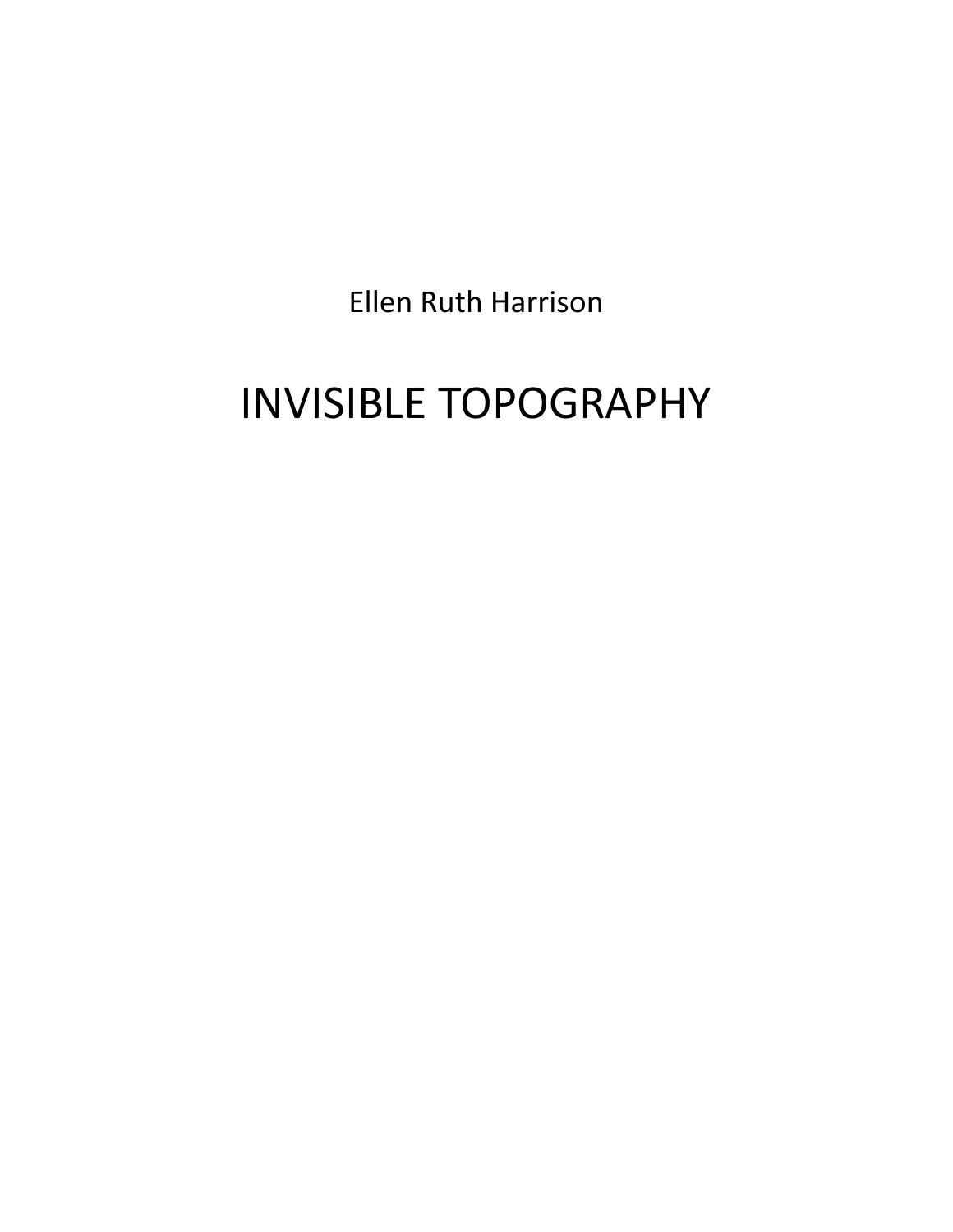### **Invisible Topography**

Narrow Road, Deep Chasm An Ancient Radiance Igneous Folds

*for violin, viola, cello, and double bass*

#### **Ellen Ruth Harrison**

2010

*Invisible Topography* explores the various textures, moods, and colors that strings can produce, from dark and lustrous to pale, hollow and eerie, to bright, bold, and jubilant.

The first movement leads the listener down a narrow road that opens suddenly to deep chasms only to veer away from the edge and return to the narrow, albeit twisting, road. It's a high-energy jaunt, almost relentless in its forward motion, with but one lengthy foray into more mellow territory. Yet even here, as the road widens and the pace slows, the cello breaks the tranquility, leaping out of the texture several times in a rather dramatic fashion. The movement ends with a tour de force pizzicato passage for double bass, inspired by Matt Zory's incredible performance at a Cincinnati Pops concert that I attended several years ago.

The second movement serves as a tranquil oasis between the -- for lack of a better word -slightly zany first and third movements. In a mysterious, otherworldly landscape, wisps of melody drift in and out of focus among the different voices, at times forming clear counterpoint, at times remaining fragmentary. They lead to a mournful melody played by the violin, accompanied by shimmering harmonics that surround it with an ancient radiance. Then the mood turns more intense as the other voices imitate and vary the violin's rising line. It comes to a close as the double bass whispers a fragment of this melody one last time, by now an ancient memory.

The third movement is a crazy dance, chock full of irregular meters and phrase lengths. The double bass has a mind of its own, and often comes in right before or after the other instruments. In fact, in the middle section, the bass imitates the violin's melody several octaves below, but with an eighth-note delay. The techniques I used in this movement are similar to the natural phenomena that create folds in rock formations. These occur as a result of a shortening of existing layers, displacement, or compaction due to the intrusion of other substances.

I tend to think of my music either visually or dramatically, often imagining specific passages as landscapes of sound or as the personification of a certain character such as a mountebank or diva. Afte Matt Zory told me that, for him, music is a journey, I wanted to offer him one, in this case I guess a rather wild ride. *Invisible Topography* is dedicated to Matt, with great appreciation.

Duration: circa 13 minutes EllenRuthHarrison.com ellen.harrison@uc.edu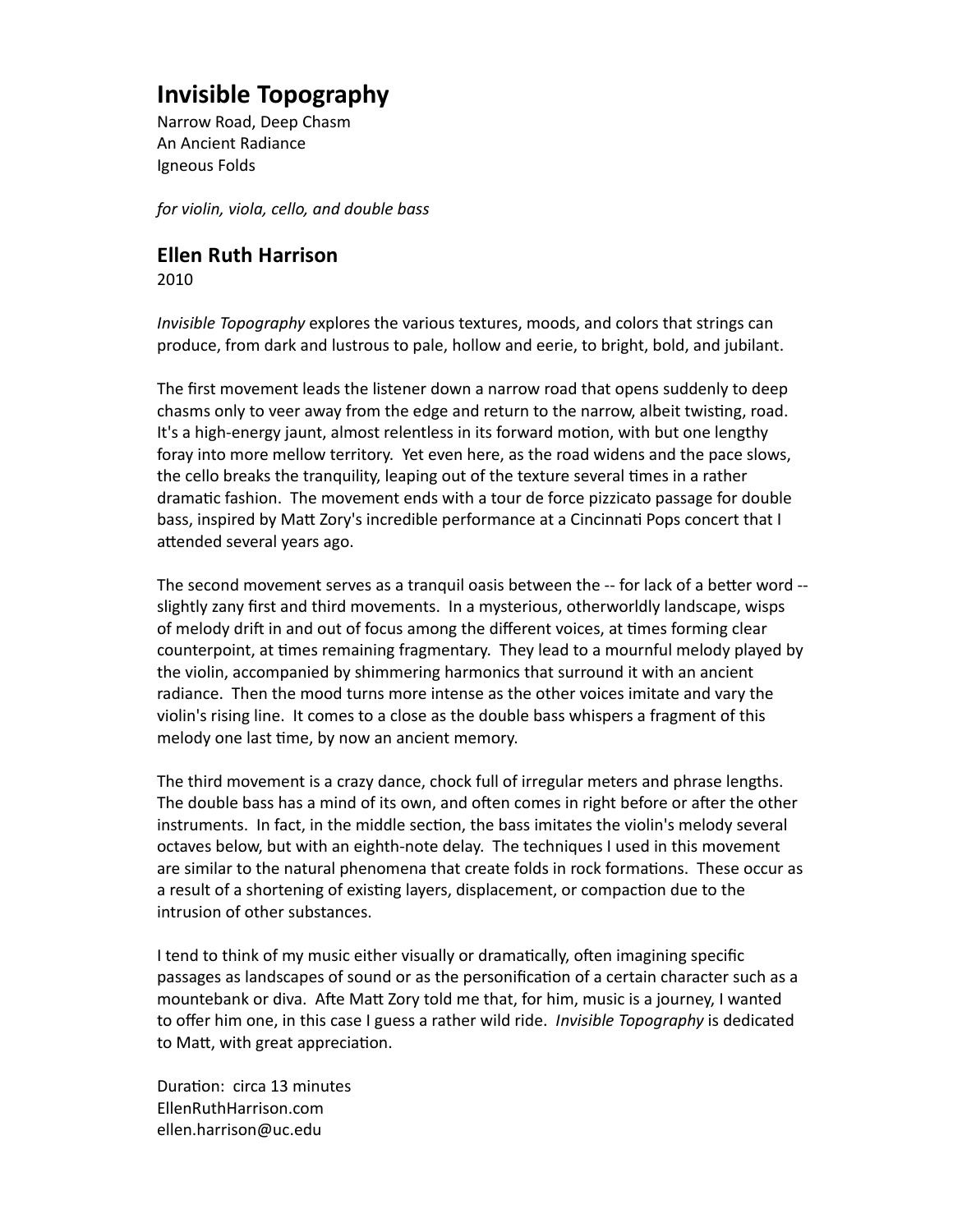## Invisible Topography Narrow Road, Deep Chasm

for Matt Zory<br>**Ellen Ruth Harrison (2010)** 







© 2010 Ellen Ruth Harrison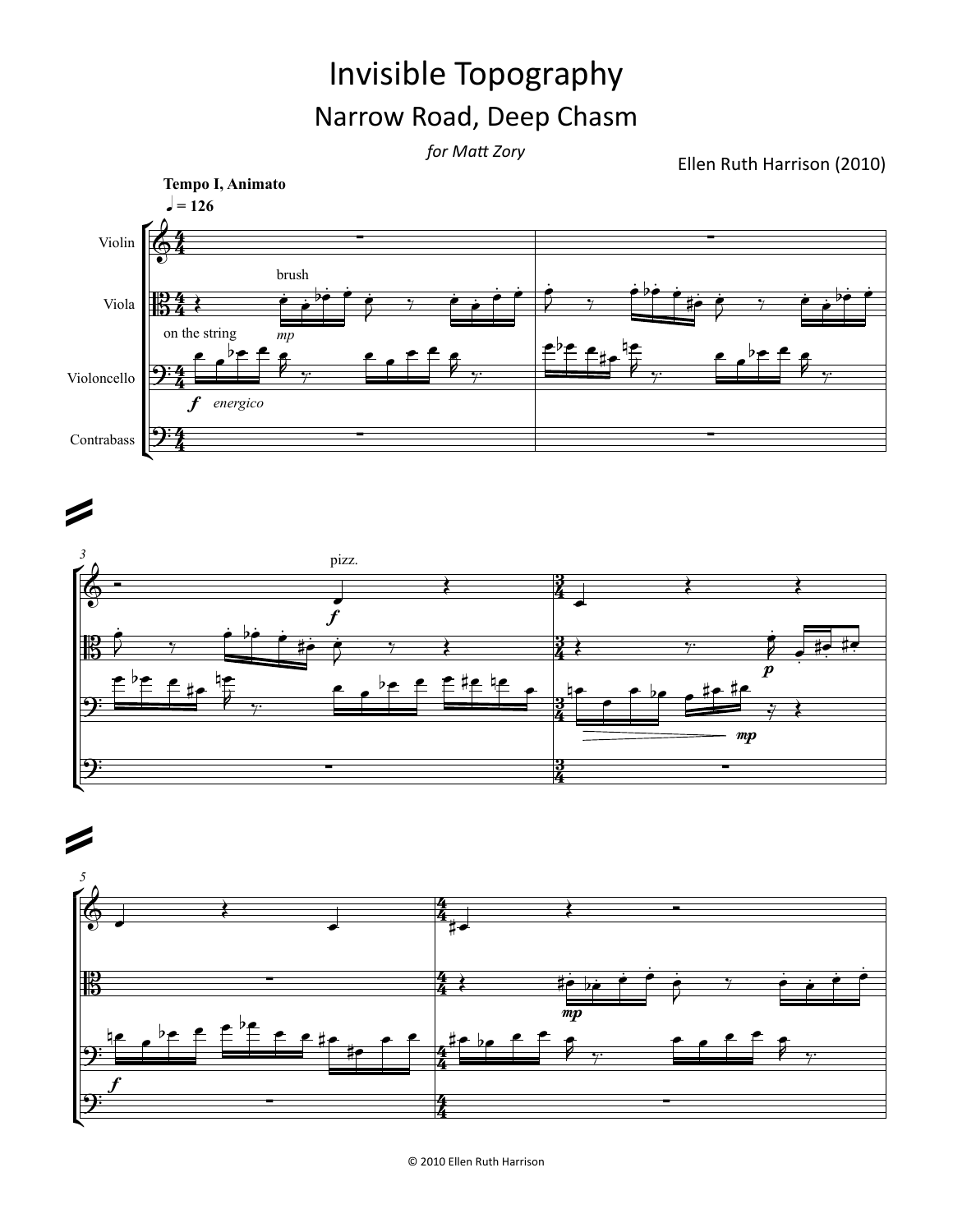



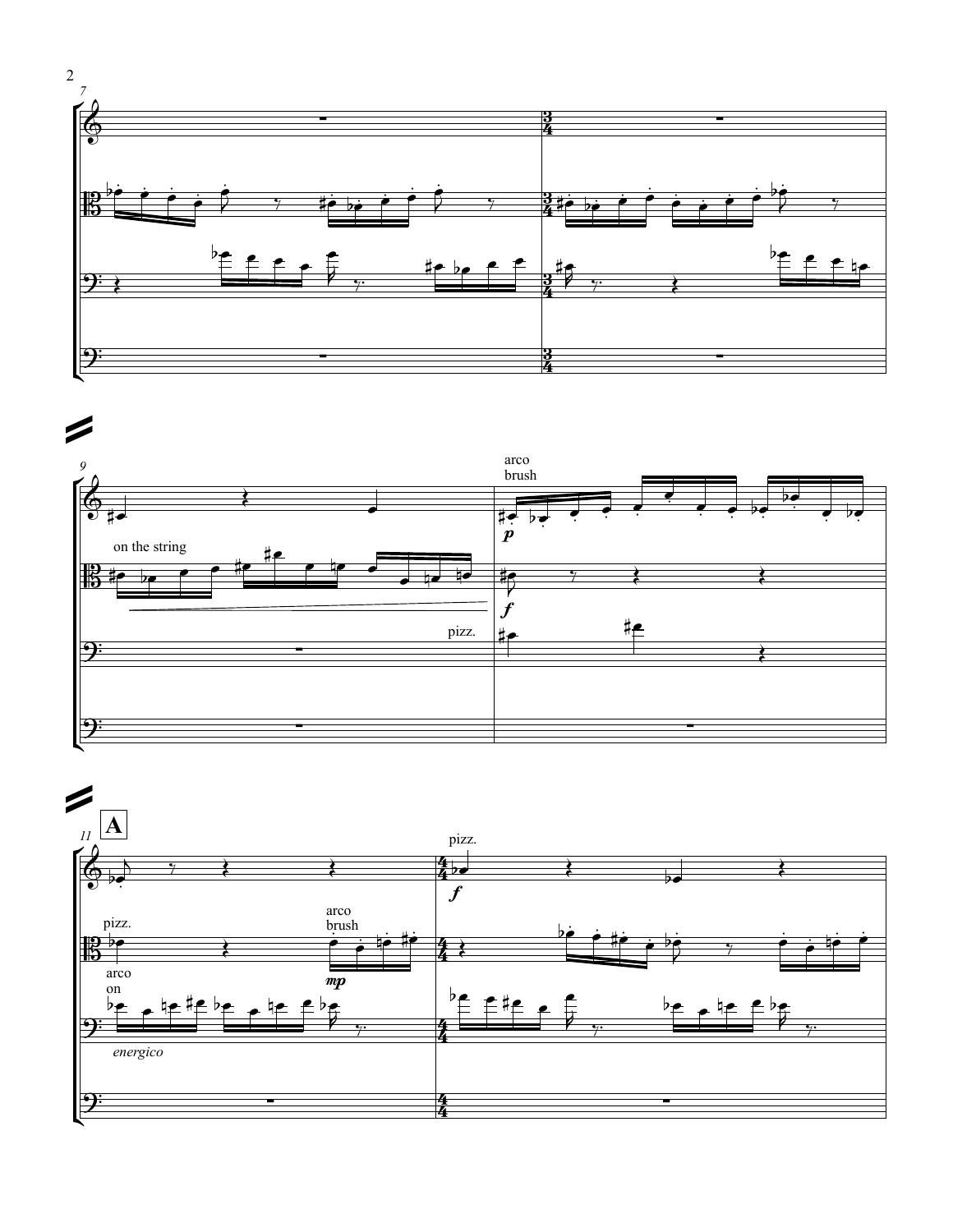



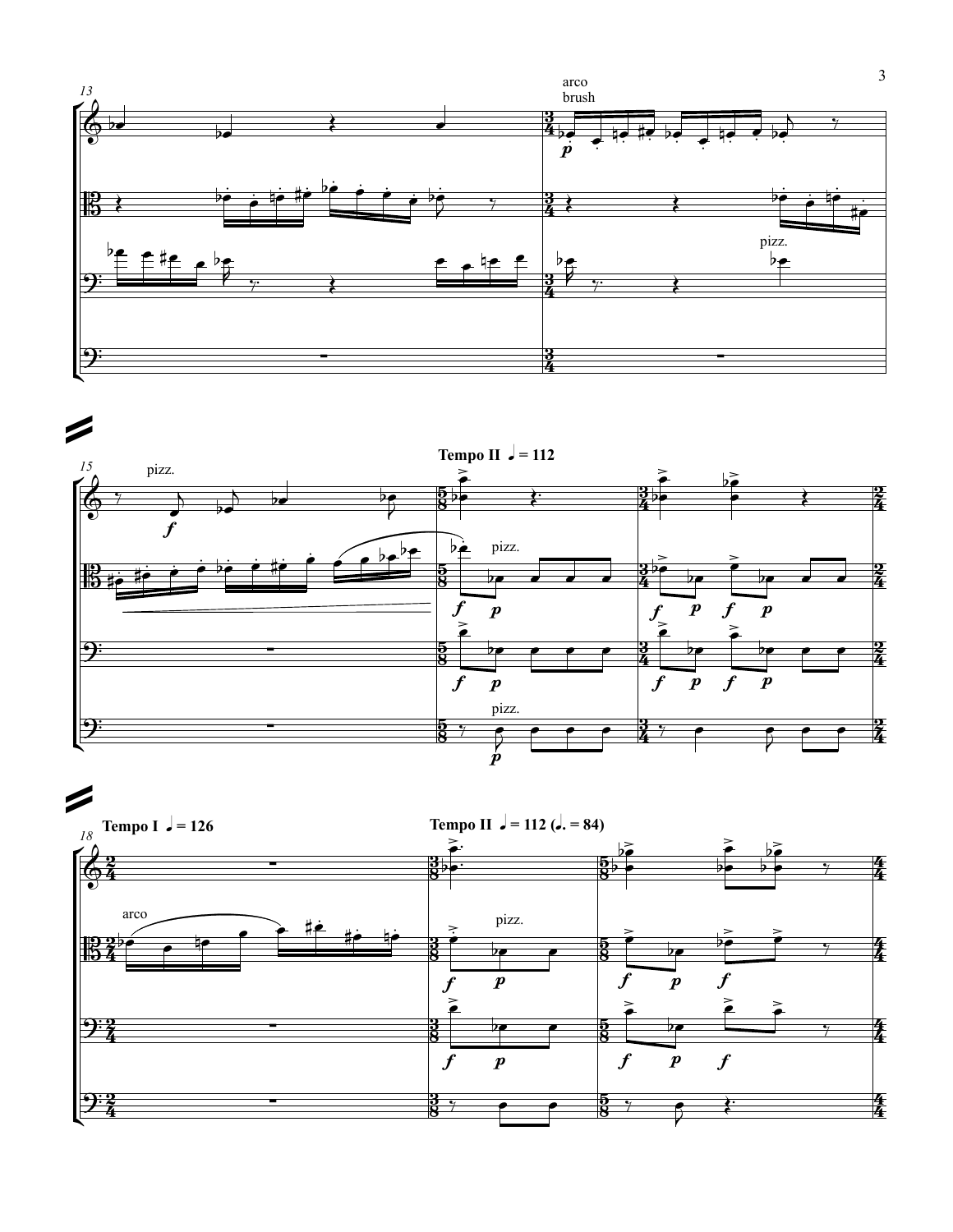



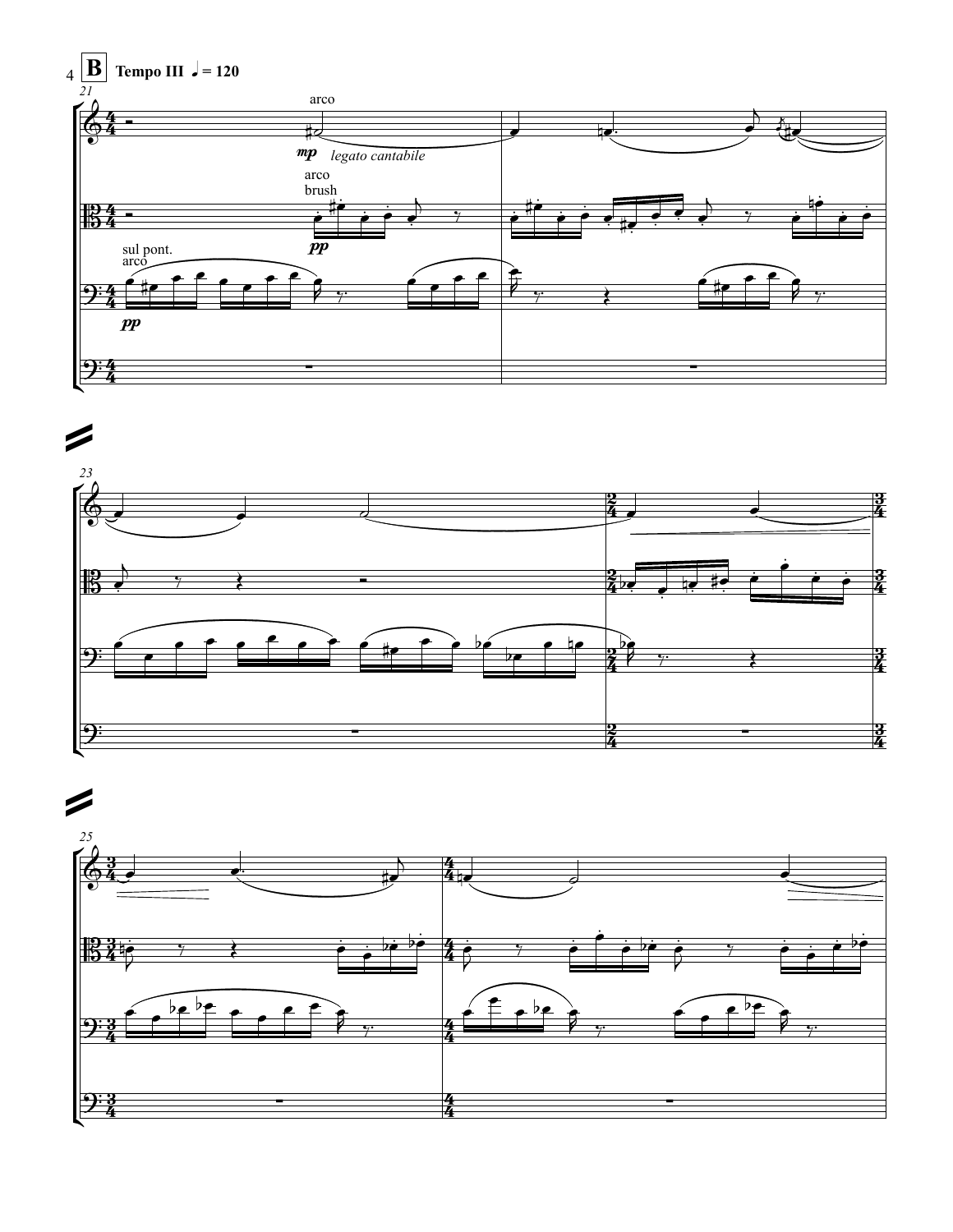



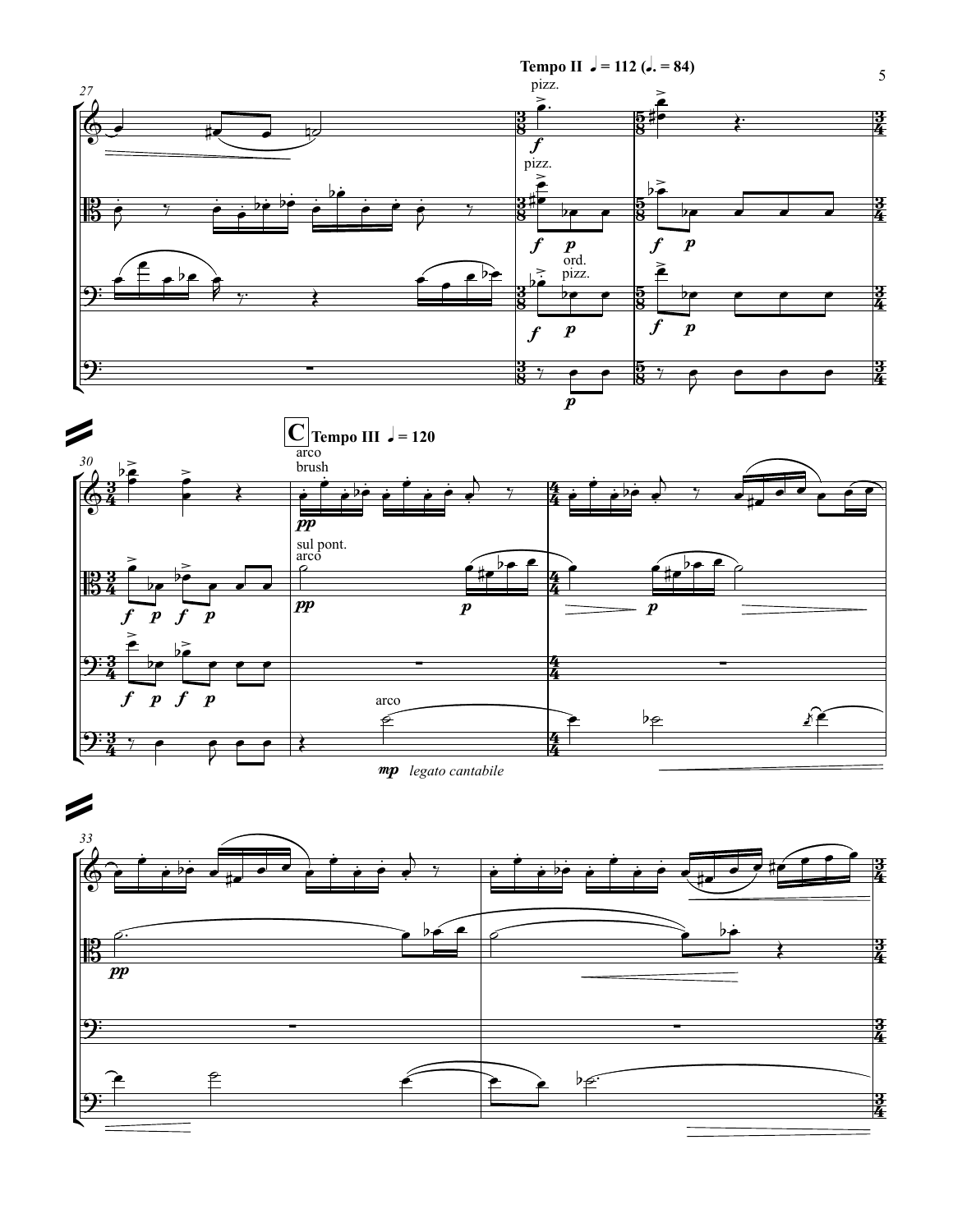



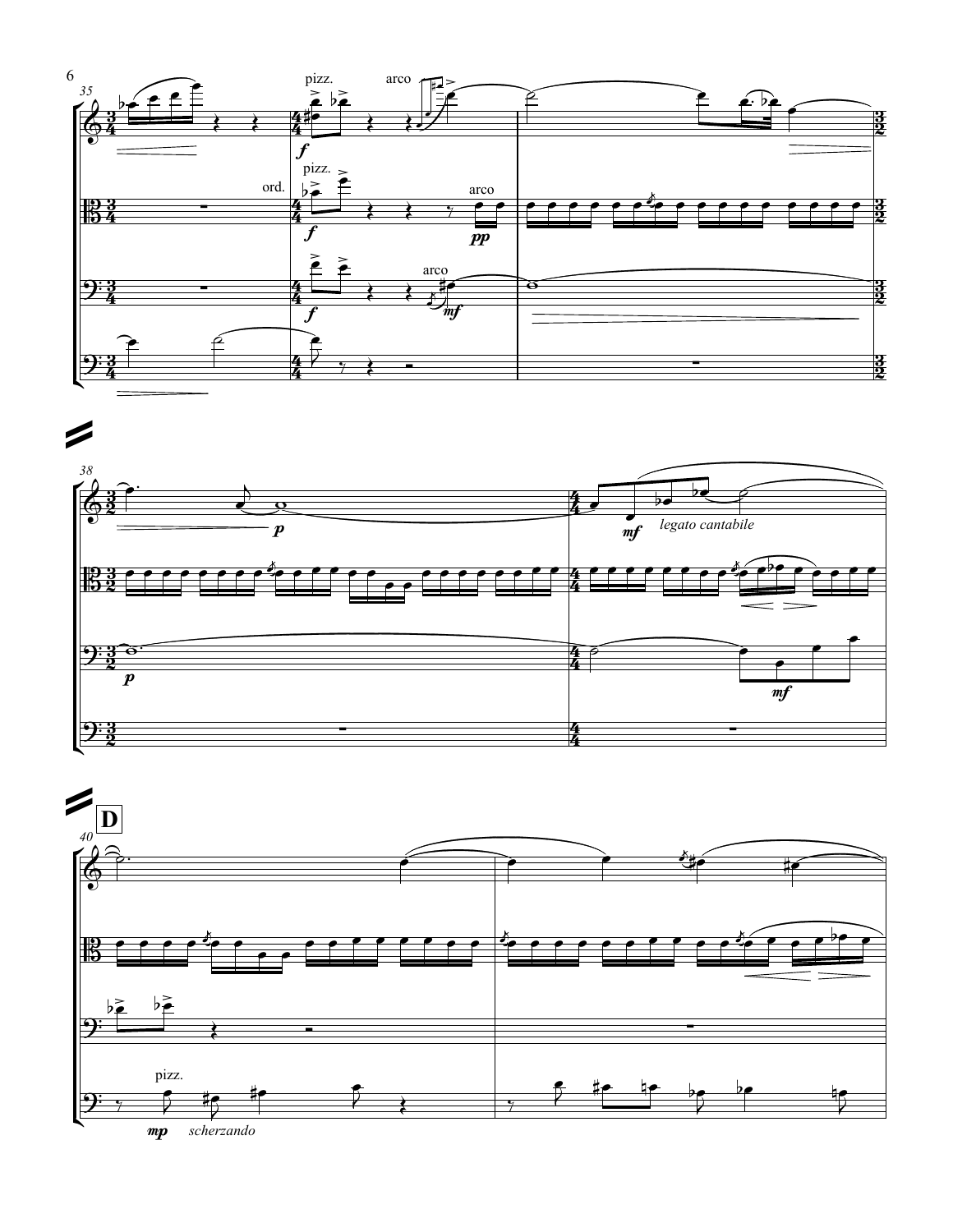



![](_page_8_Figure_2.jpeg)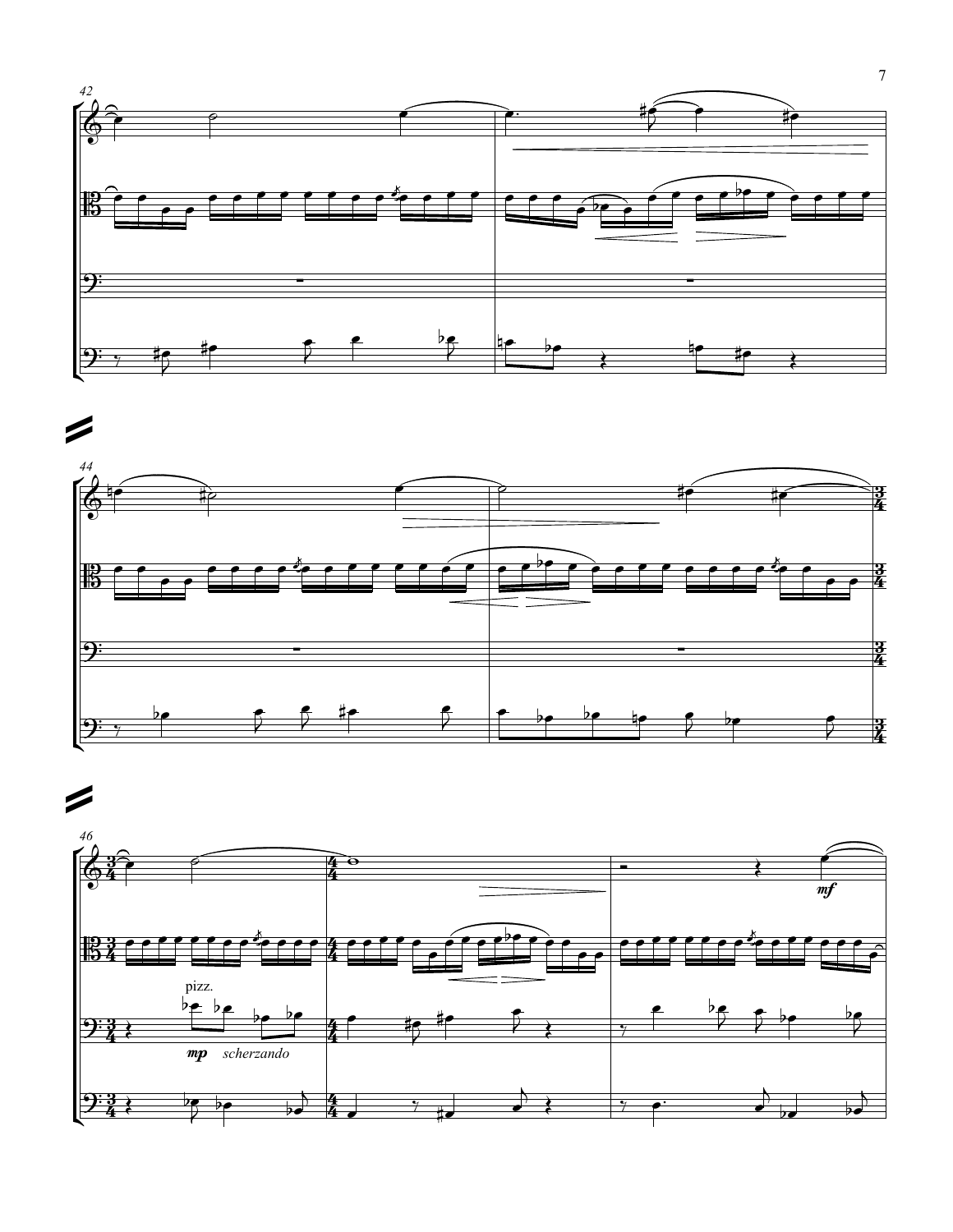![](_page_9_Figure_0.jpeg)

![](_page_9_Figure_1.jpeg)

![](_page_9_Figure_2.jpeg)

8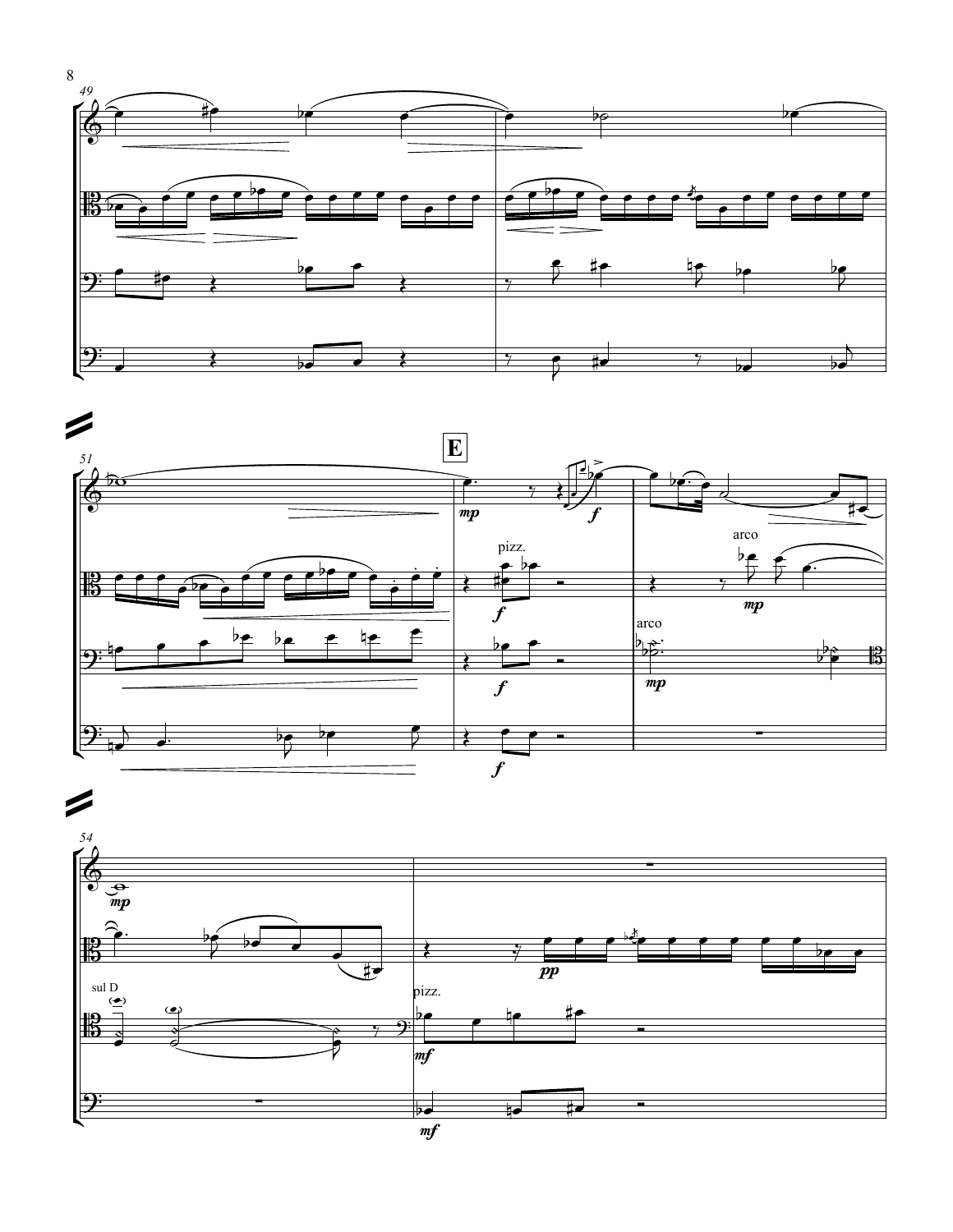![](_page_10_Figure_0.jpeg)

![](_page_10_Figure_1.jpeg)

![](_page_10_Figure_2.jpeg)

![](_page_10_Figure_3.jpeg)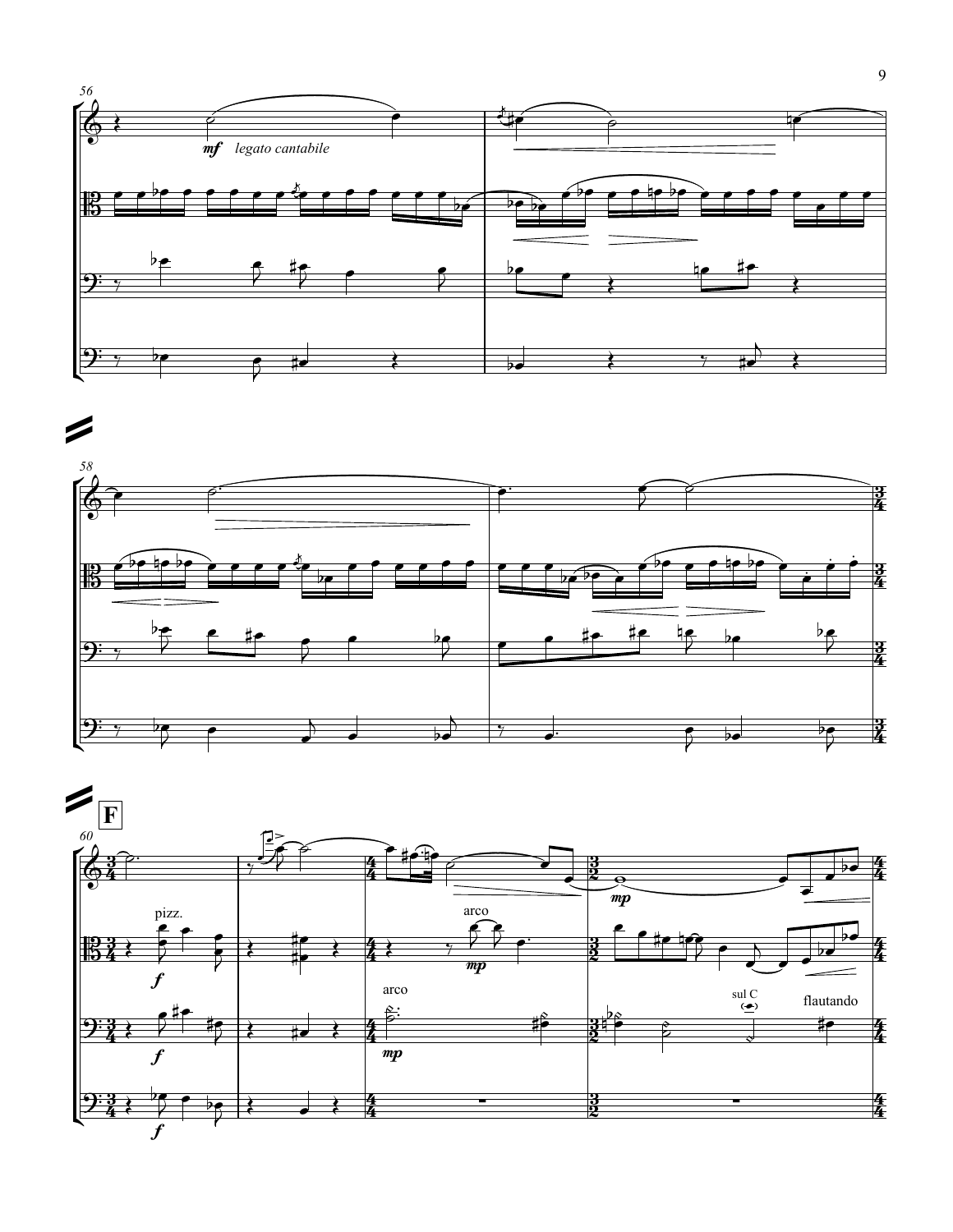![](_page_11_Figure_0.jpeg)

![](_page_11_Figure_1.jpeg)

![](_page_11_Figure_2.jpeg)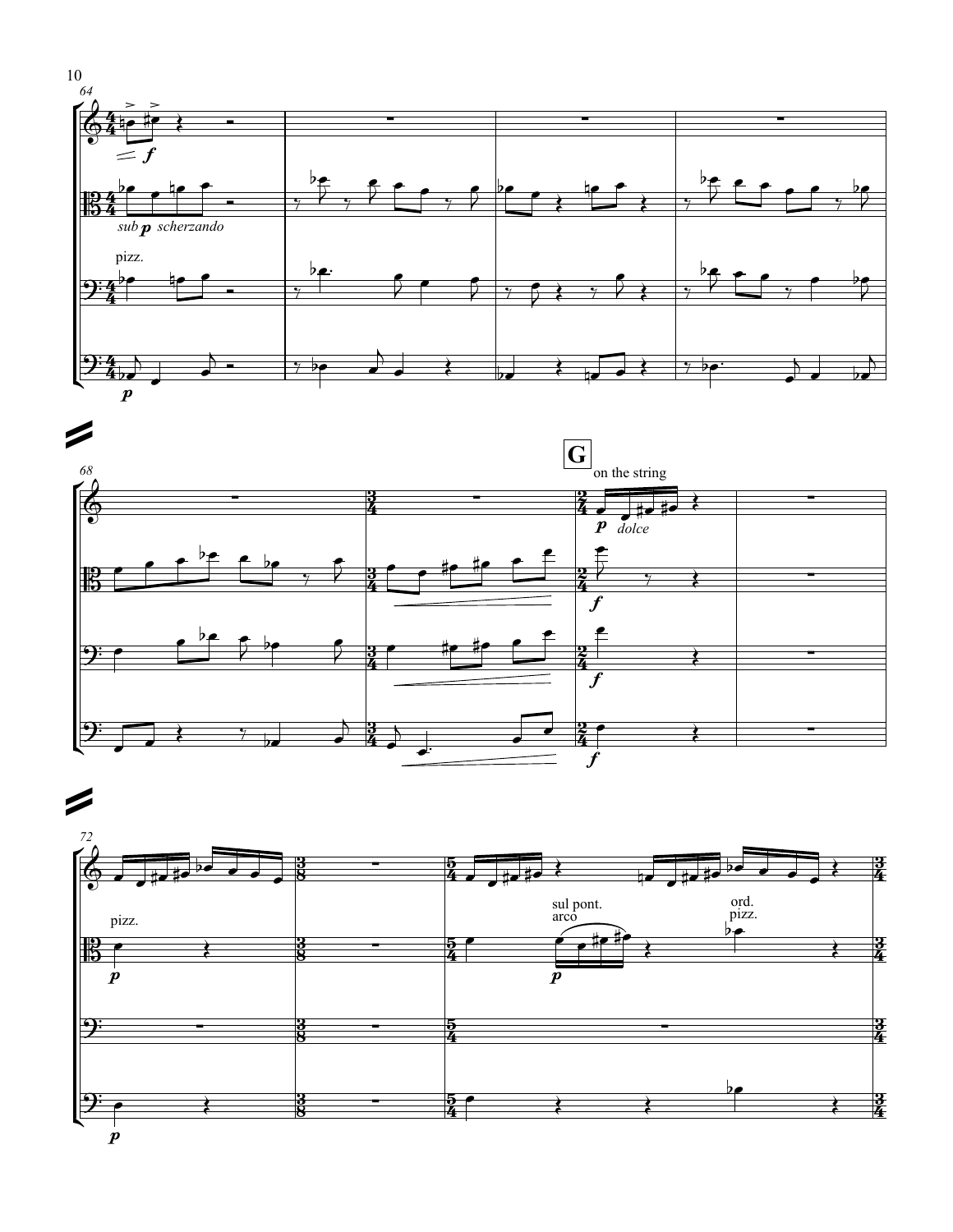![](_page_12_Figure_0.jpeg)

![](_page_12_Figure_1.jpeg)

![](_page_12_Figure_2.jpeg)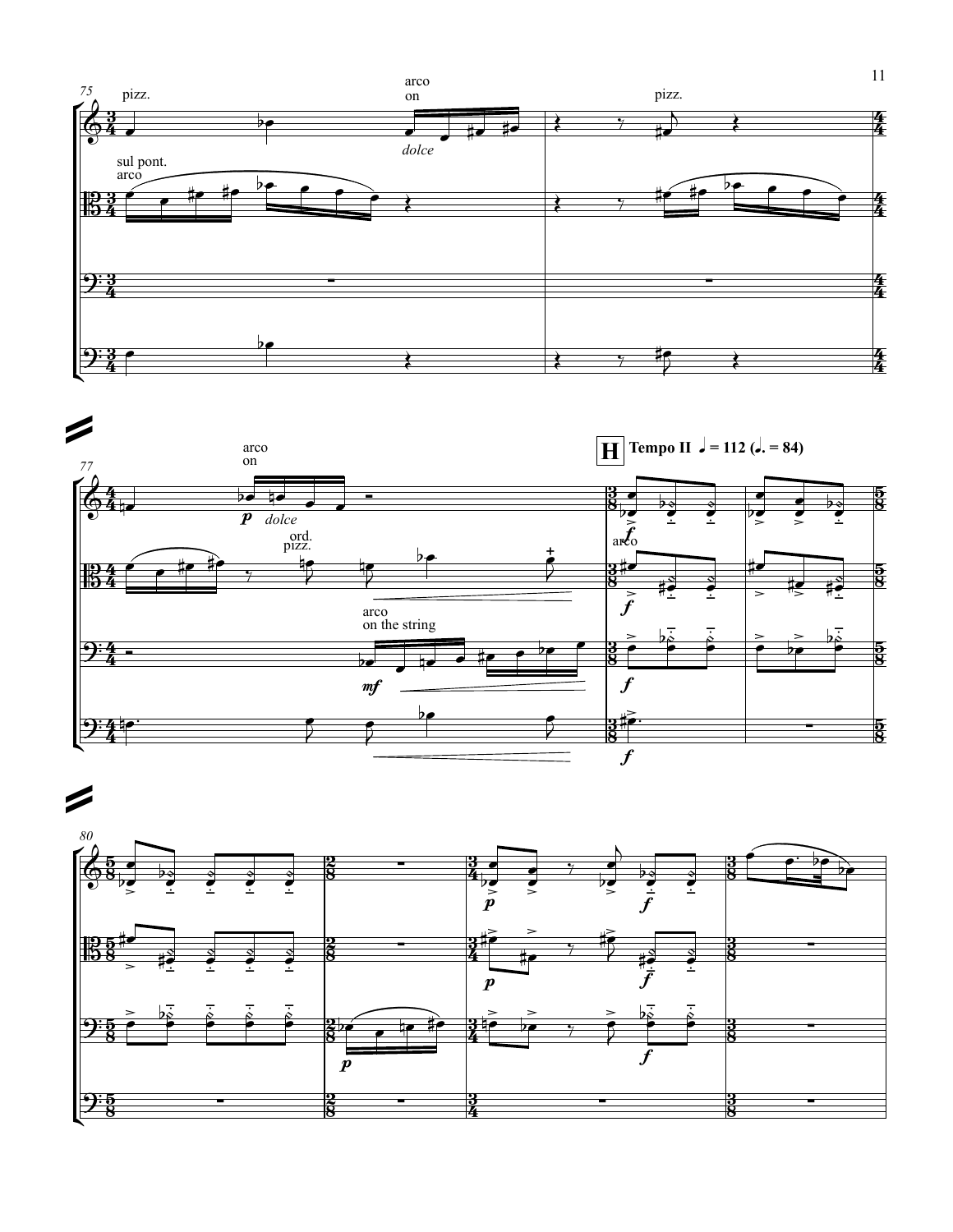![](_page_13_Figure_0.jpeg)

![](_page_13_Figure_1.jpeg)

![](_page_13_Figure_2.jpeg)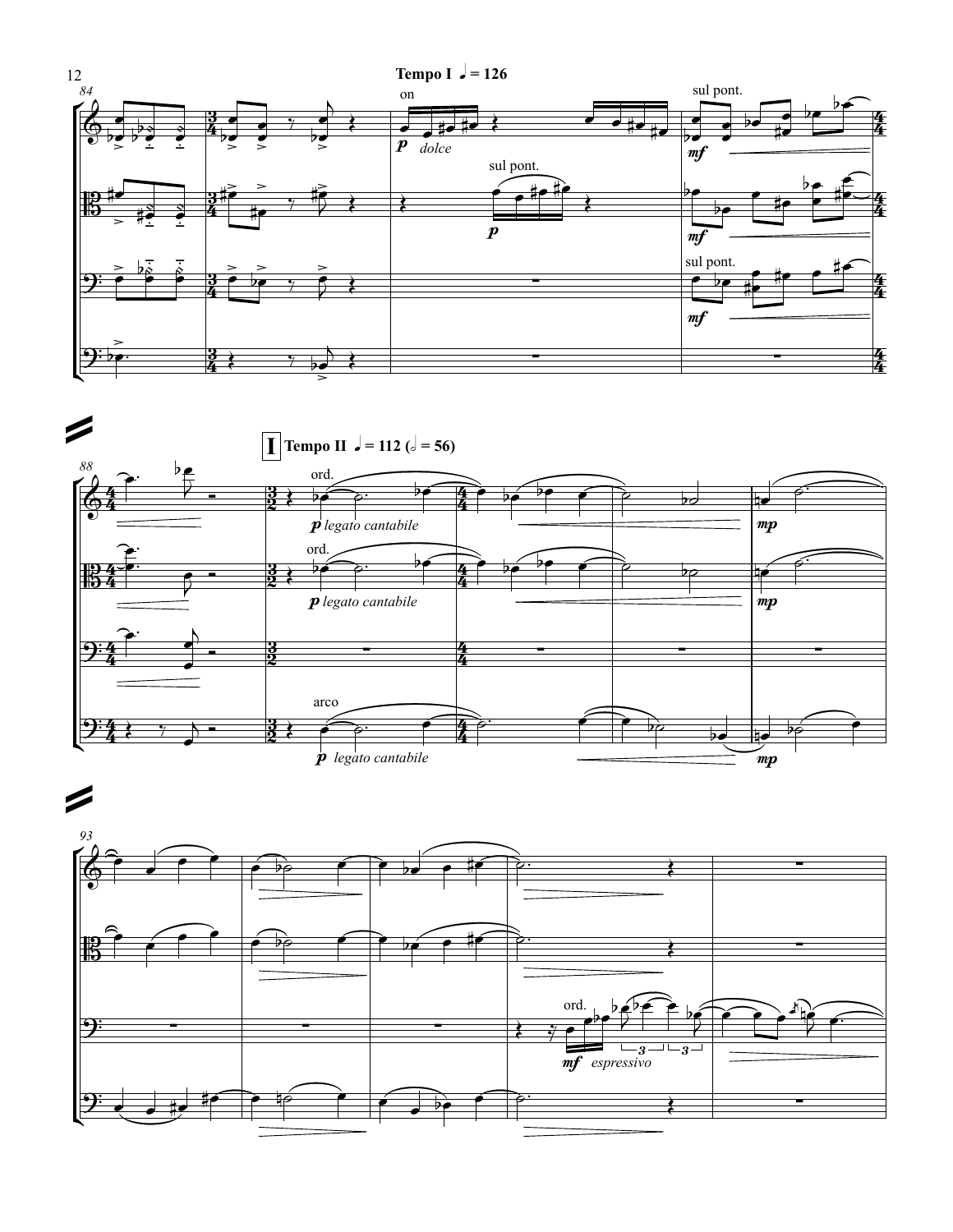![](_page_14_Figure_0.jpeg)

![](_page_14_Figure_1.jpeg)

![](_page_14_Figure_2.jpeg)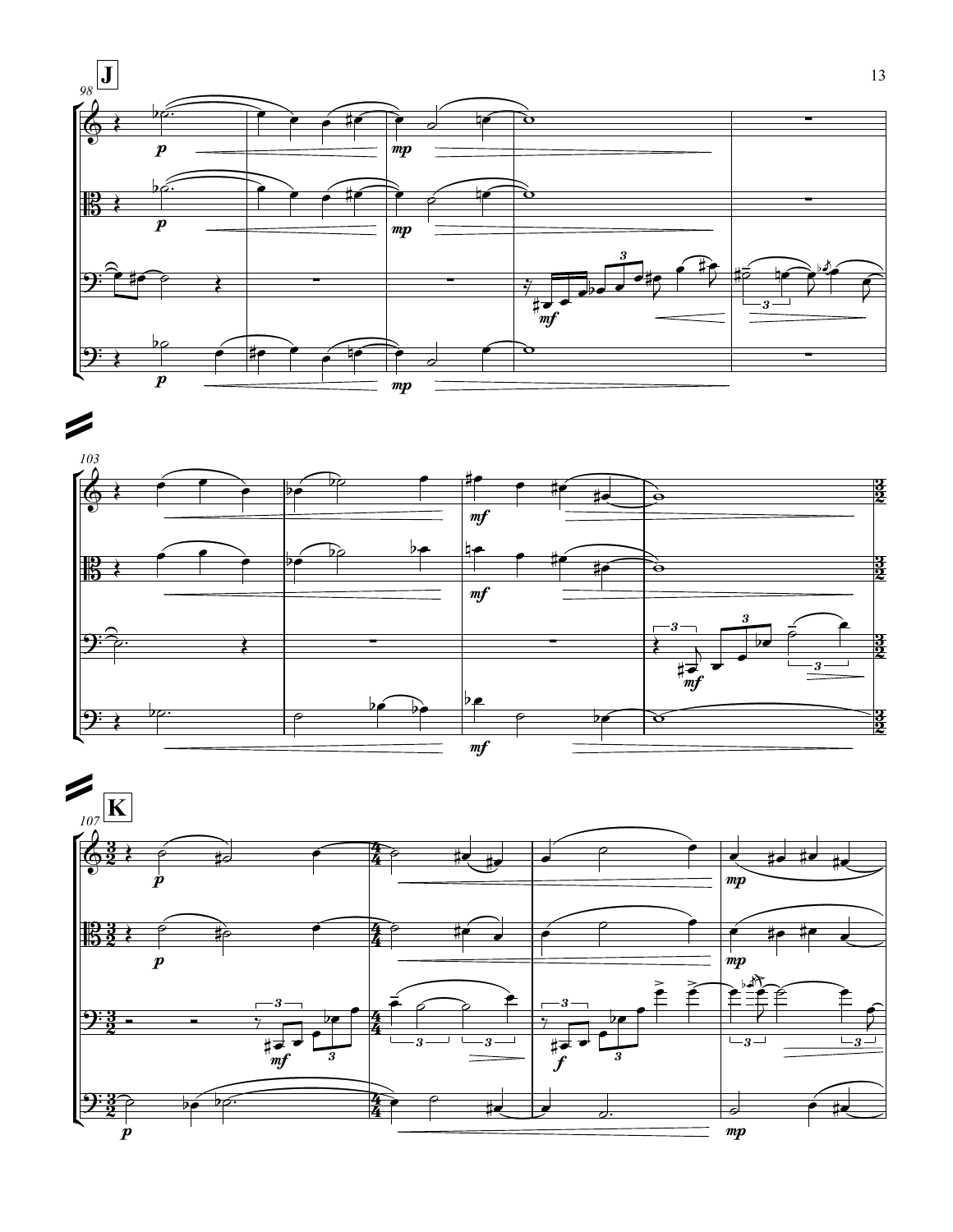![](_page_15_Figure_0.jpeg)

![](_page_15_Figure_1.jpeg)

![](_page_15_Figure_2.jpeg)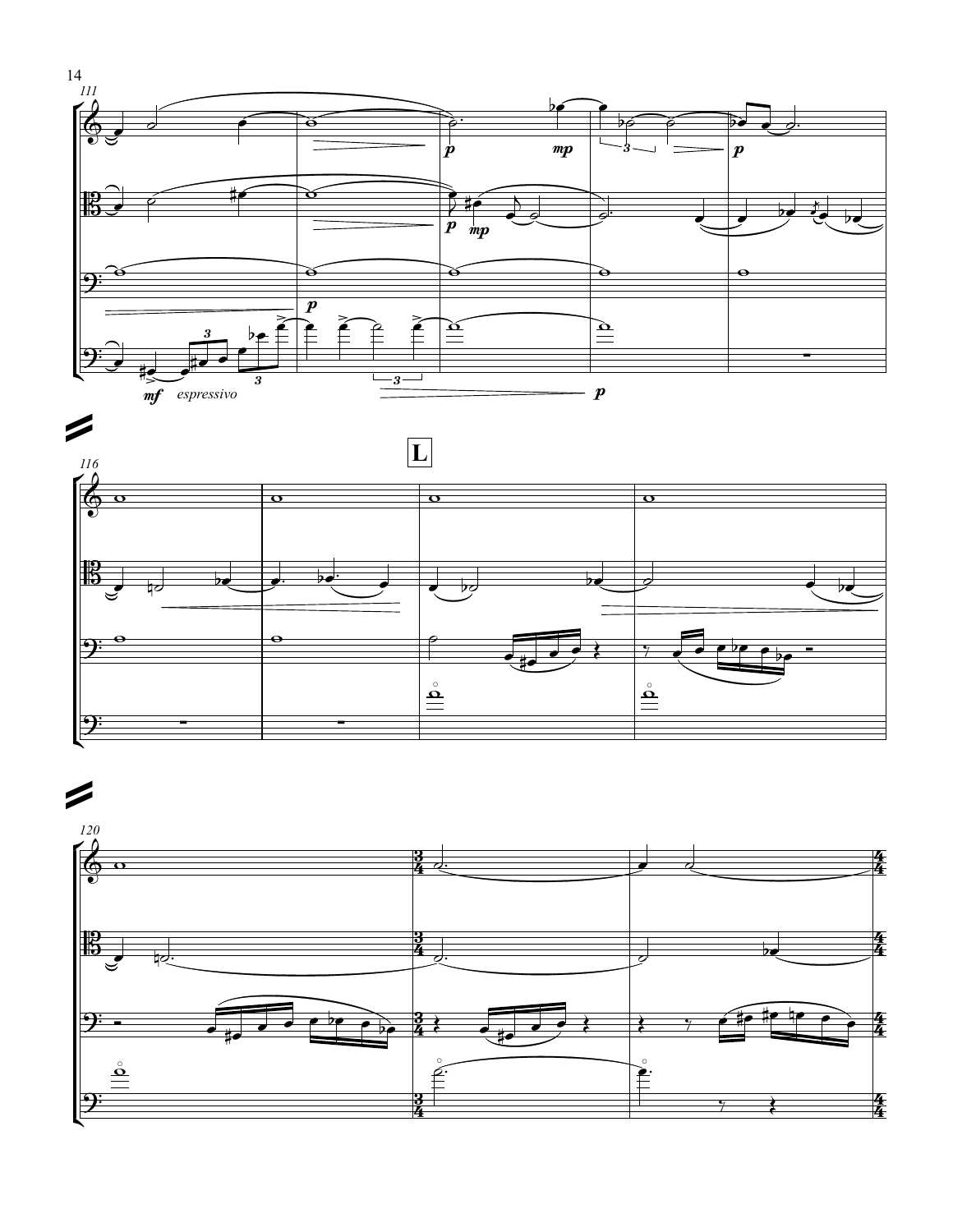![](_page_16_Figure_0.jpeg)

![](_page_16_Figure_1.jpeg)

° ¢ *127* <u>3្</u> 3<br>4 <u>3្</u> <u>วี</u><br>4 <u>3្</u> 3<br>4 <u>3្</u> <u>วี</u><br>4 4 4 4  $\frac{4}{4}$ 4  $\frac{4}{4}$ 4  $\frac{4}{4}$  $\Phi$ poco a poco sul pont. molto pont.  $\overline{\mathbb{B}}$ f molto pont.  $\overline{\mathbf{P}}$ mf poco a poco sul pont.<br>  $\begin{array}{lll}\n\bullet & \sharp\bullet & \sharp\bullet \\
\hline\n\end{array}\n\quad \begin{array}{lll}\n\bullet & \sharp\bullet & \sharp\bullet \\
\hline\n\end{array}\n\quad \begin{array}{lll}\n\bullet & \sharp\bullet & \sharp\bullet \\
\hline\n\end{array}\n\quad \begin{array}{lll}\n\bullet & \sharp\bullet & \sharp\bullet \\
\hline\n\end{array}$ <u>ዓ፡</u>  $f\hspace{-0.1cm}f$ <sup>œ</sup> <sup>œ</sup> bœ <sup>œ</sup> <sup>œ</sup> <sup>œ</sup> <sup>œ</sup> <sup>œ</sup> <sup>œ</sup> <sup>œ</sup> <sup>œ</sup> <sup>œ</sup> <sup>œ</sup> #œ nœ #œ <sup>œ</sup> bœ nœ bœ <sup>œ</sup> bœ <sup>œ</sup> bœ nœ <sup>œ</sup> nœ #œ <sup>œ</sup> #œ bœ <sup>œ</sup> <sup>œ</sup> <sup>œ</sup> bœ bœ nœ #œ nœ #œ <sup>œ</sup> <sup>œ</sup> bœ <sup>œ</sup> <sup>œ</sup> #œ nœ #œ <sup>œ</sup> <sup>œ</sup> <sup>œ</sup> <sup>œ</sup> <sup>œ</sup> #œ nœ <sup>œ</sup> æææ )<br>⊳e æææ œ æææ œ æææ æææ .....<br>#<del>.</del> ‡<br>₹ æææ #œ æææ œ æææ ≔≕<br>#<del>r</del> ‡<br>₹ ™<br>مµ æææ œ œ™ œ  $\longrightarrow$  # $e$   $\longrightarrow$  # $e$   $\longrightarrow$  # $e$   $\longrightarrow$  \$ J  $#e$   $#e$  $\overline{ }$ =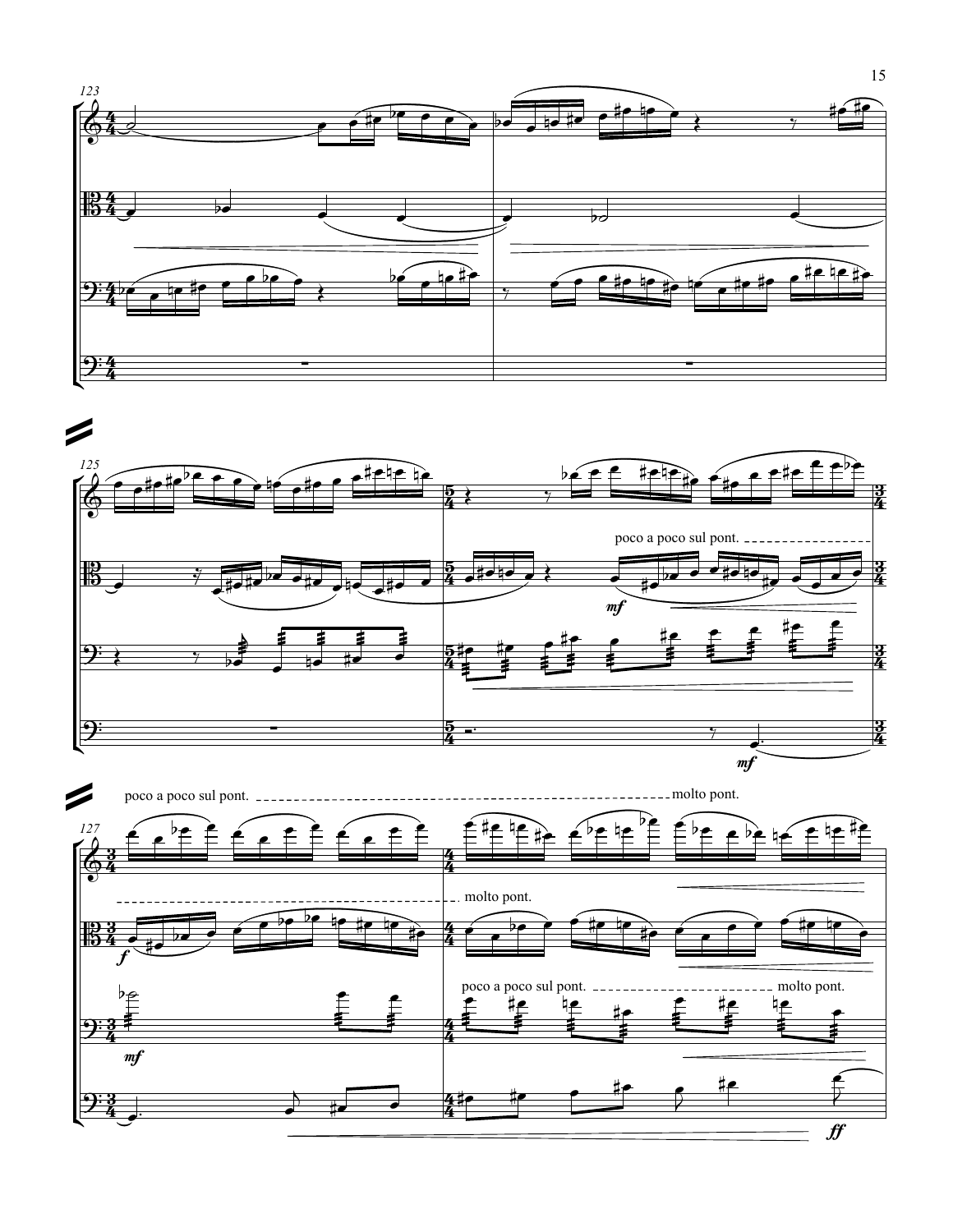![](_page_17_Figure_0.jpeg)

![](_page_17_Figure_1.jpeg)

![](_page_17_Figure_2.jpeg)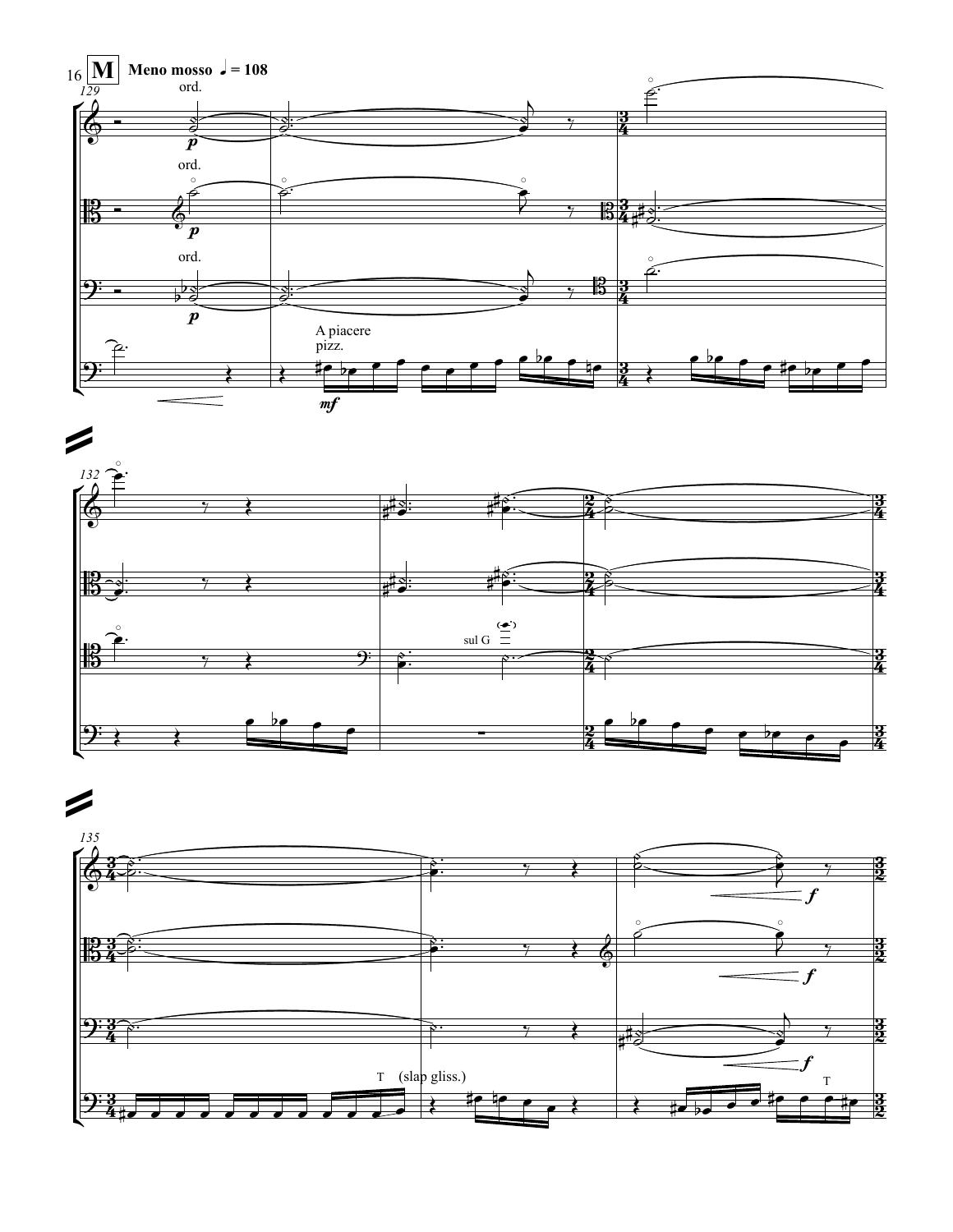![](_page_18_Figure_0.jpeg)

![](_page_18_Figure_1.jpeg)

![](_page_18_Figure_2.jpeg)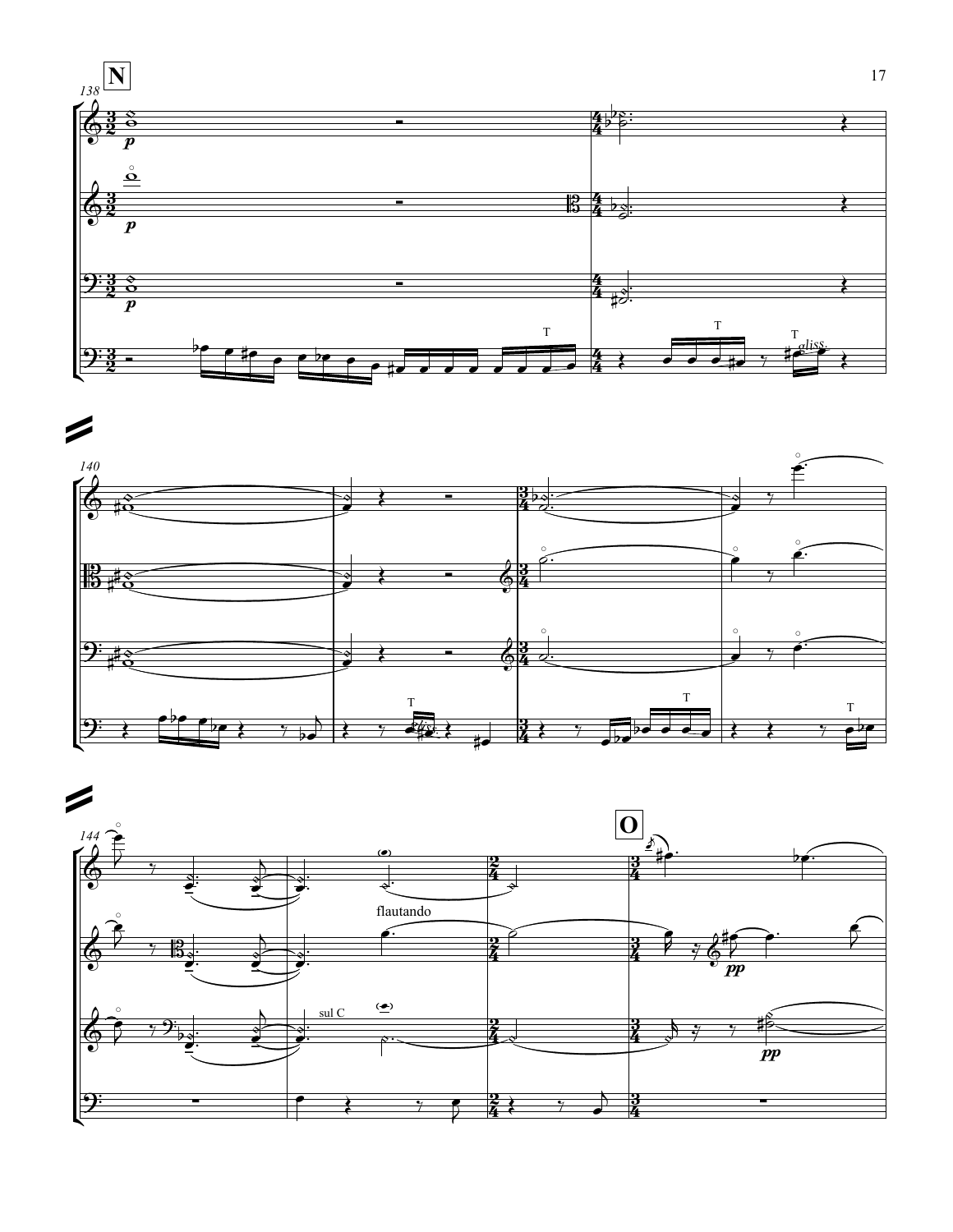![](_page_19_Figure_0.jpeg)

![](_page_19_Figure_1.jpeg)

18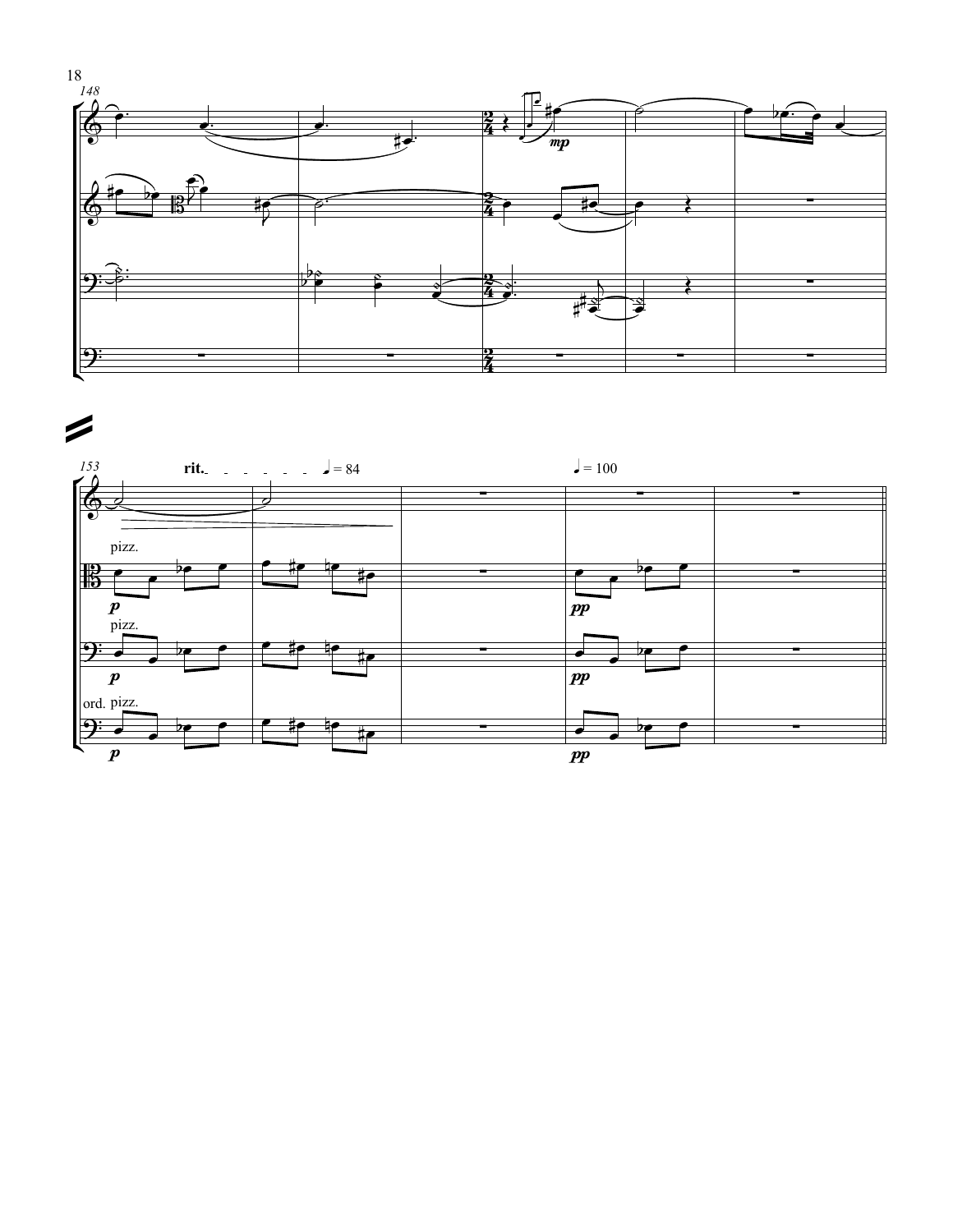## An Ancient Radiance

![](_page_20_Figure_1.jpeg)

![](_page_20_Figure_2.jpeg)

![](_page_20_Figure_3.jpeg)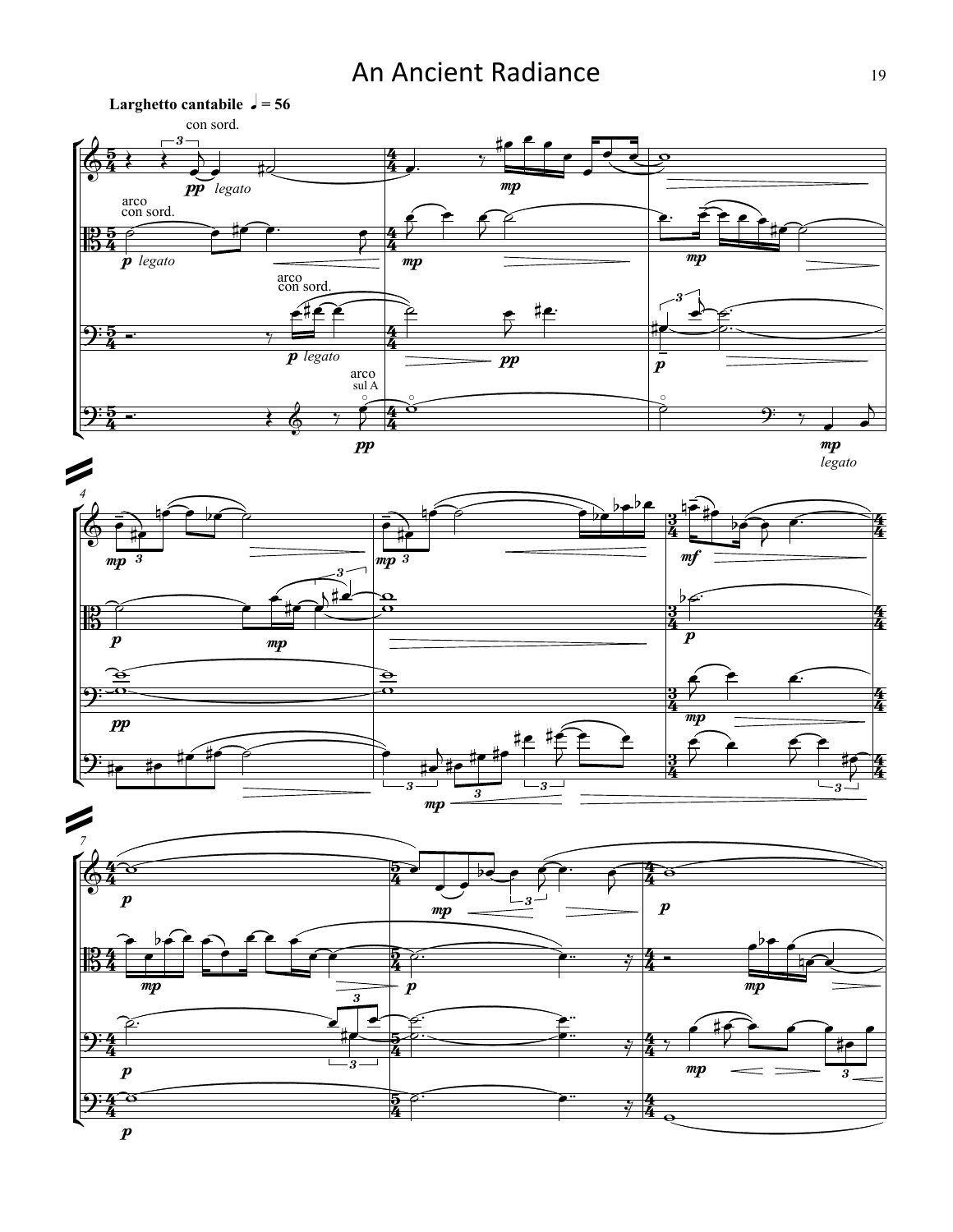![](_page_21_Figure_0.jpeg)

![](_page_21_Figure_1.jpeg)

![](_page_21_Figure_2.jpeg)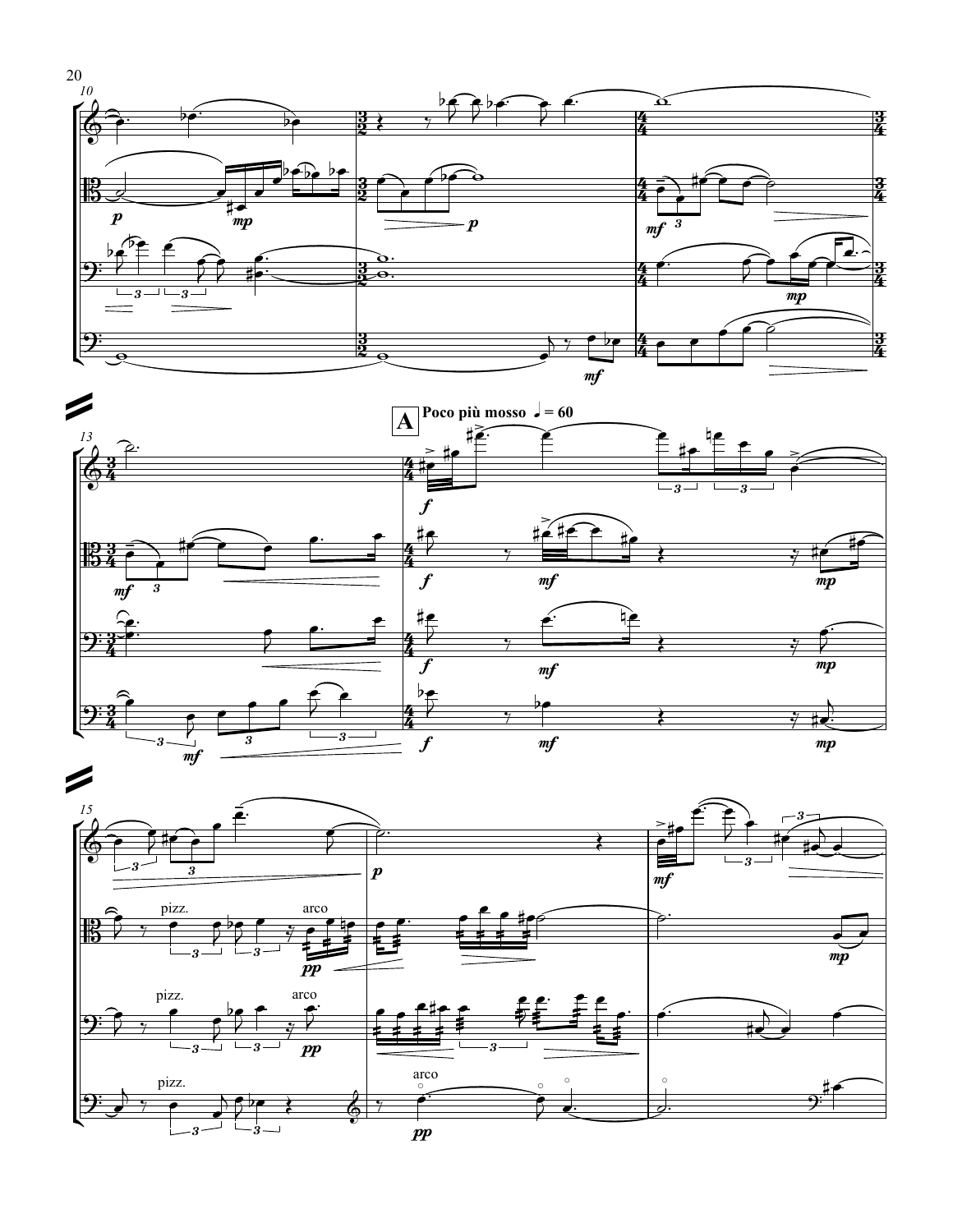![](_page_22_Figure_0.jpeg)

![](_page_22_Figure_1.jpeg)

![](_page_22_Figure_2.jpeg)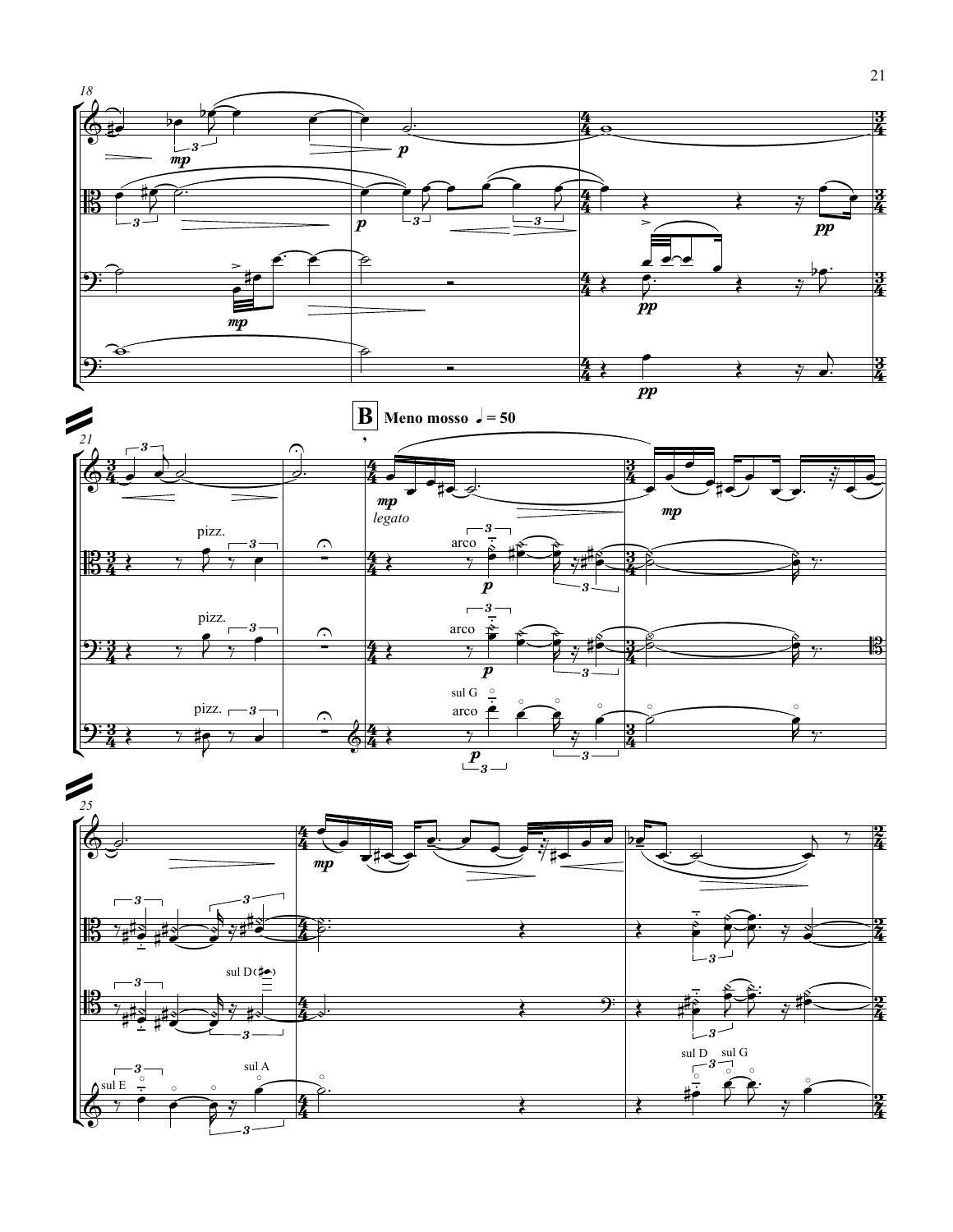![](_page_23_Figure_0.jpeg)

![](_page_23_Figure_1.jpeg)

![](_page_23_Figure_2.jpeg)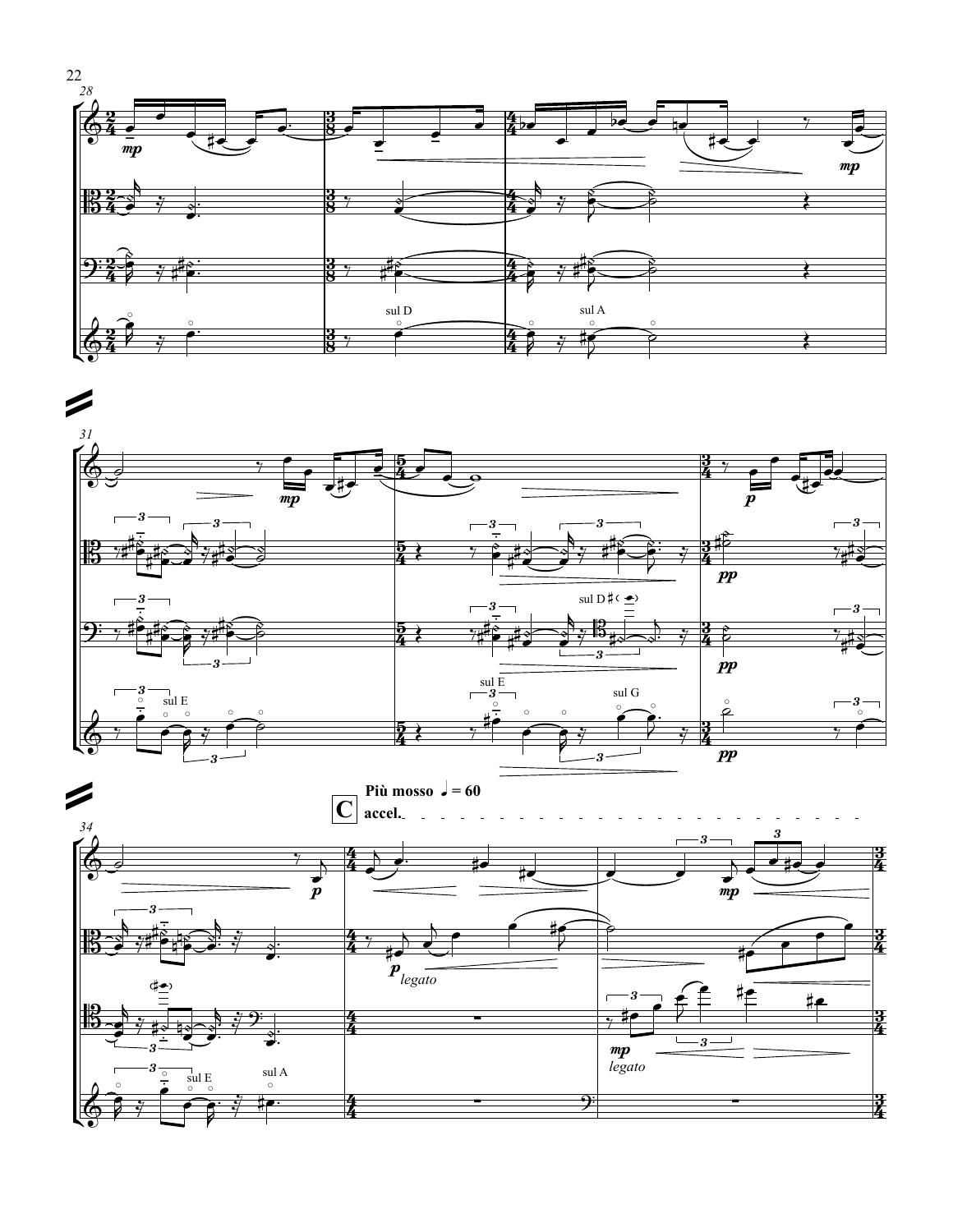![](_page_24_Figure_0.jpeg)

![](_page_24_Figure_1.jpeg)

![](_page_24_Figure_2.jpeg)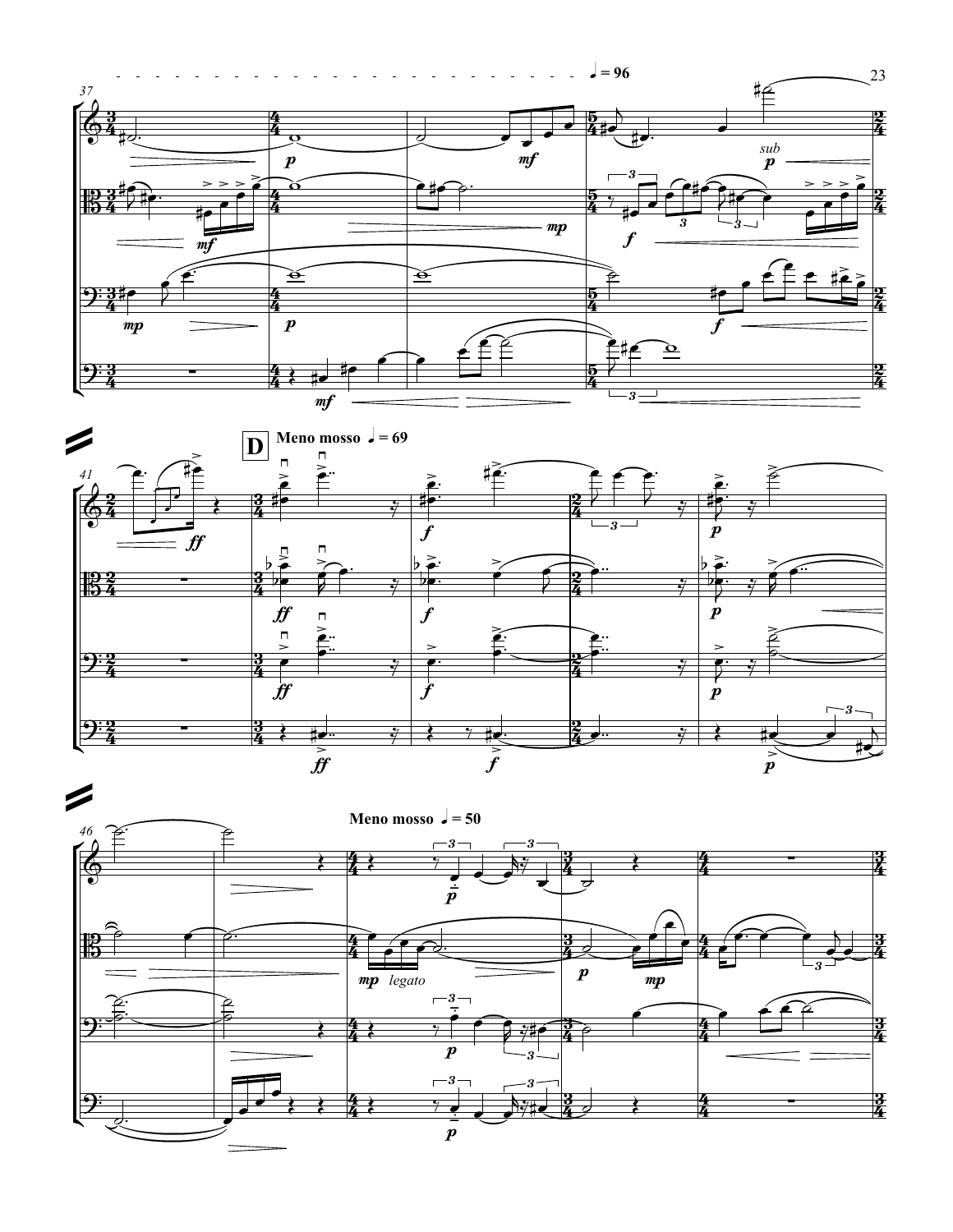![](_page_25_Figure_0.jpeg)

![](_page_25_Figure_1.jpeg)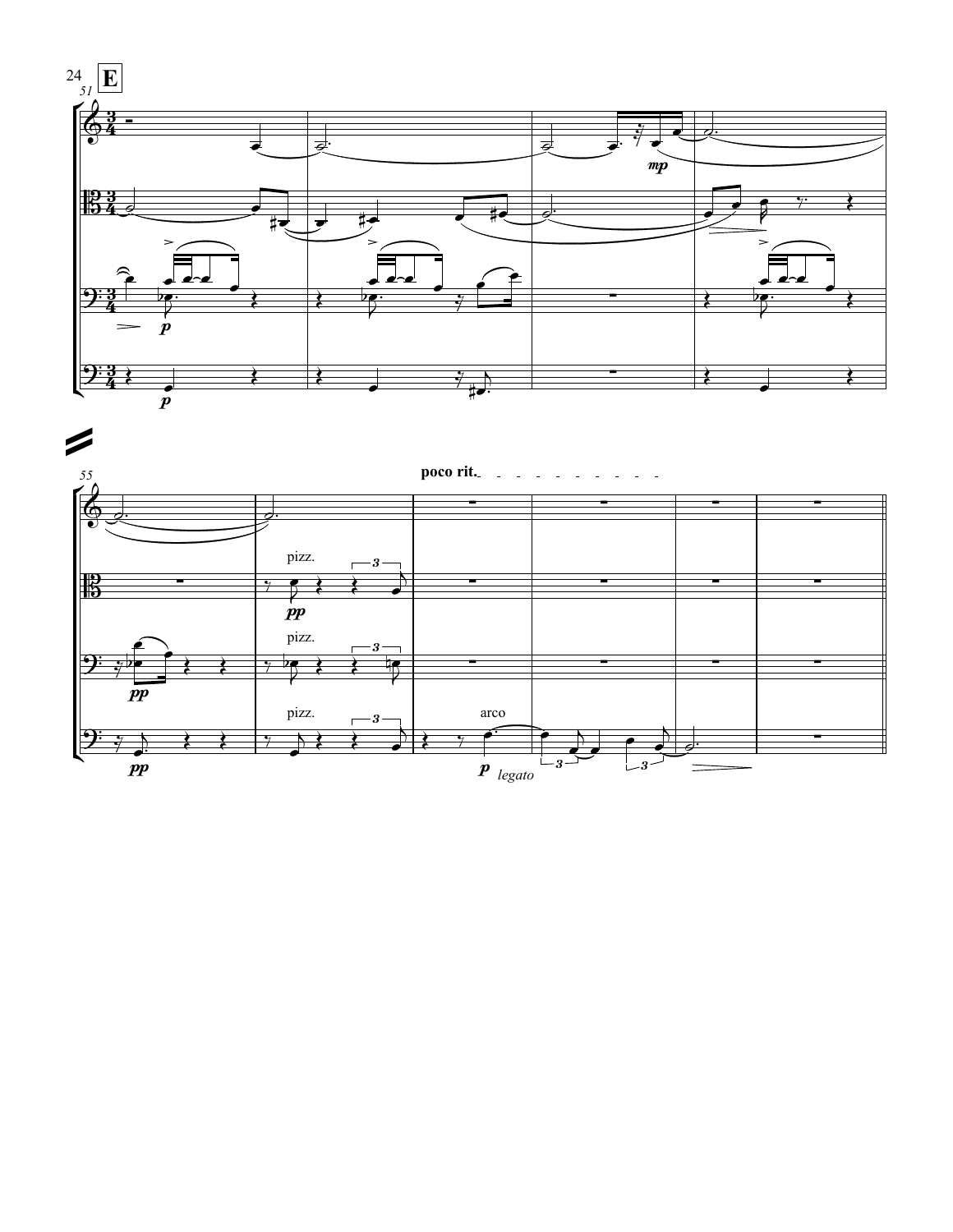Igneous Folds

![](_page_26_Figure_1.jpeg)

![](_page_26_Figure_2.jpeg)

![](_page_26_Figure_3.jpeg)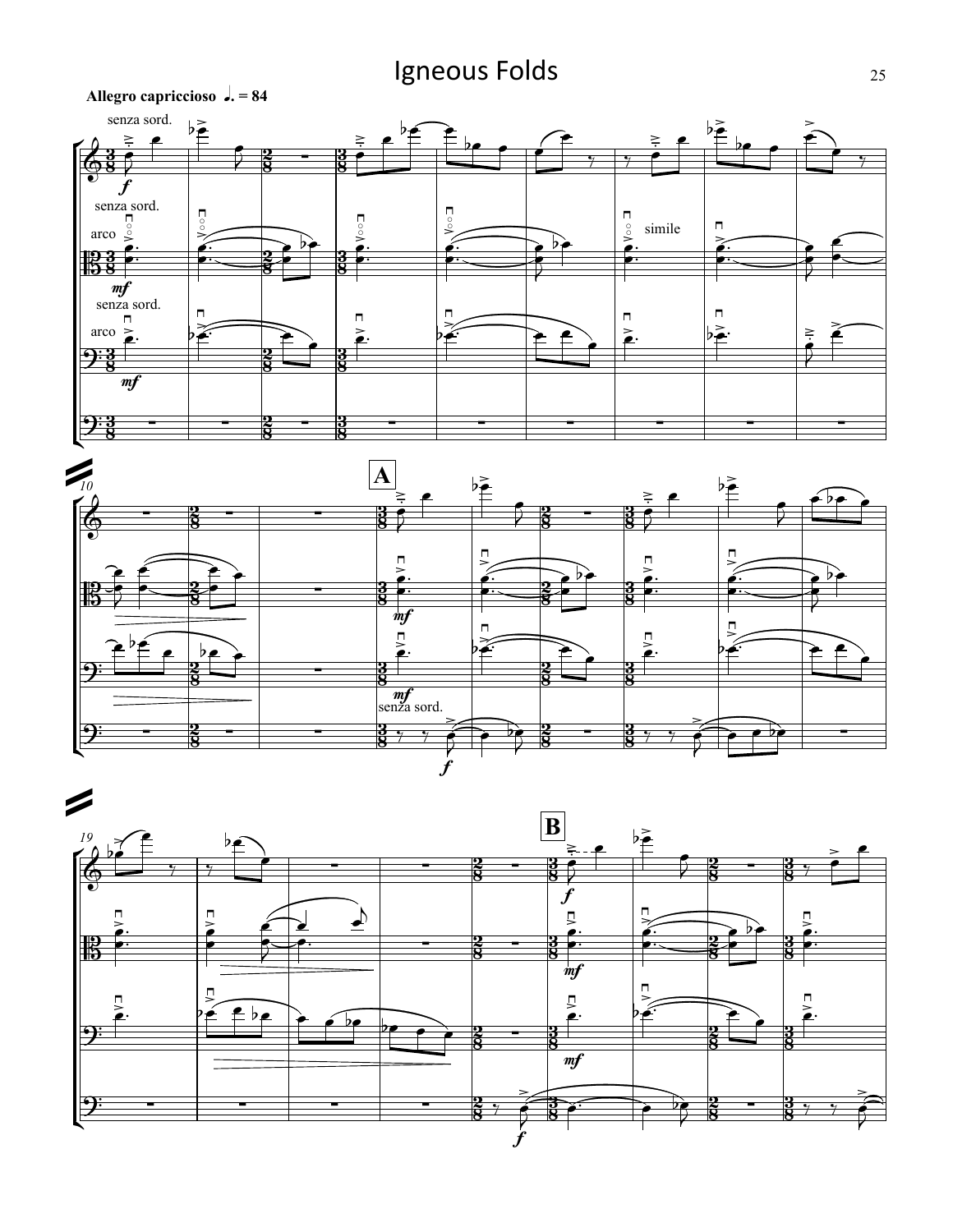![](_page_27_Figure_0.jpeg)

![](_page_27_Figure_1.jpeg)

![](_page_27_Figure_2.jpeg)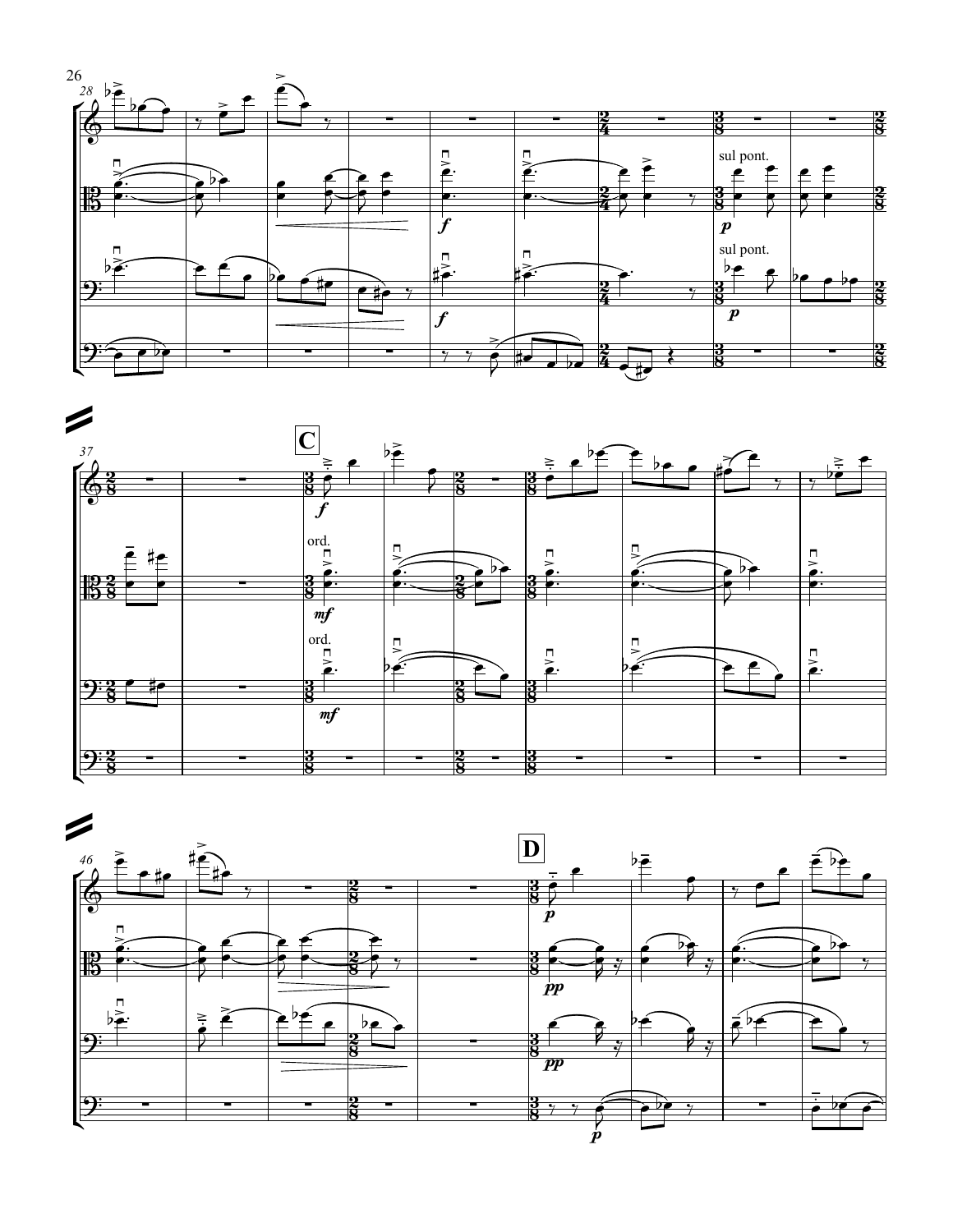![](_page_28_Figure_0.jpeg)

![](_page_28_Figure_1.jpeg)

![](_page_28_Figure_2.jpeg)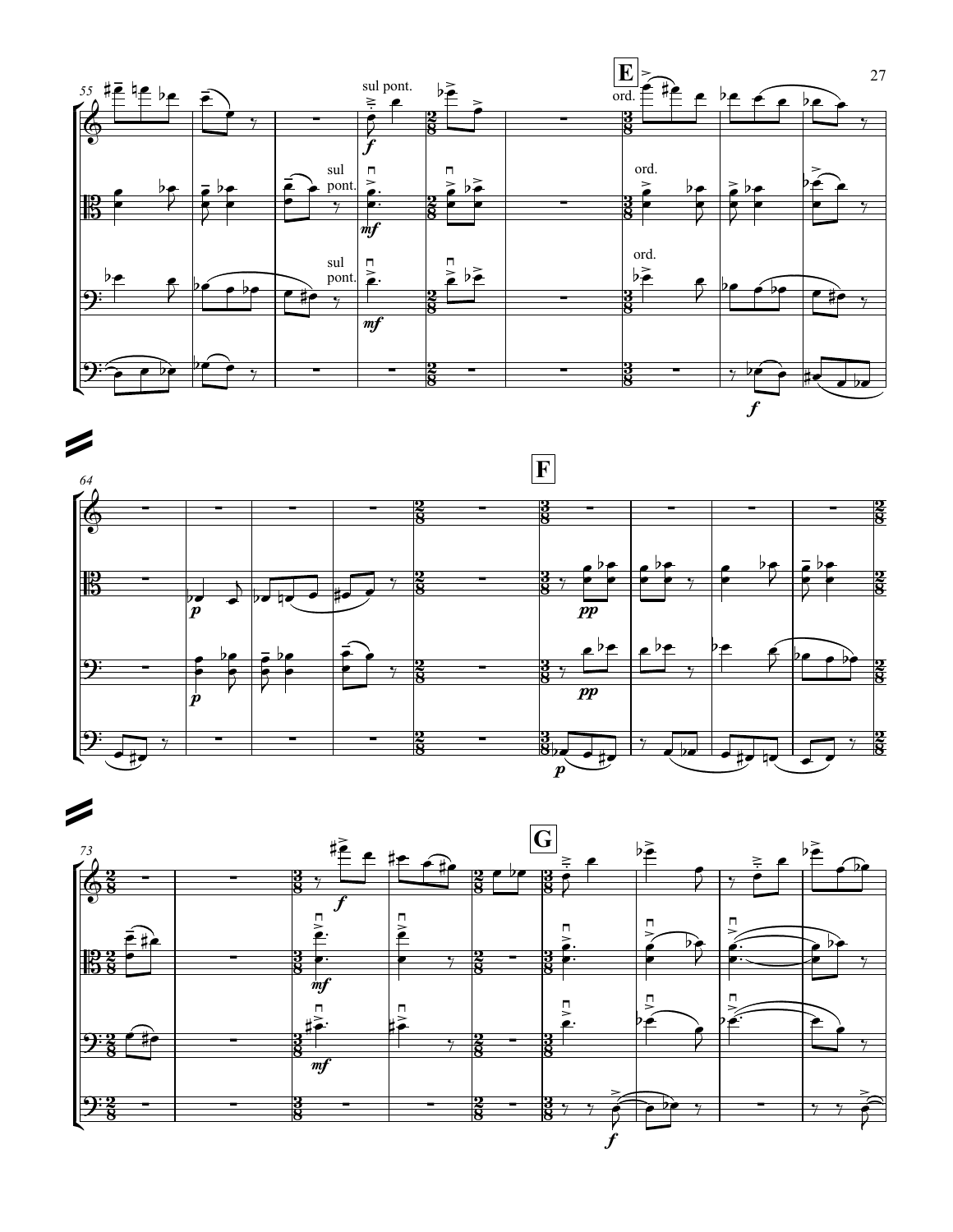![](_page_29_Figure_0.jpeg)

![](_page_29_Figure_1.jpeg)

![](_page_29_Figure_2.jpeg)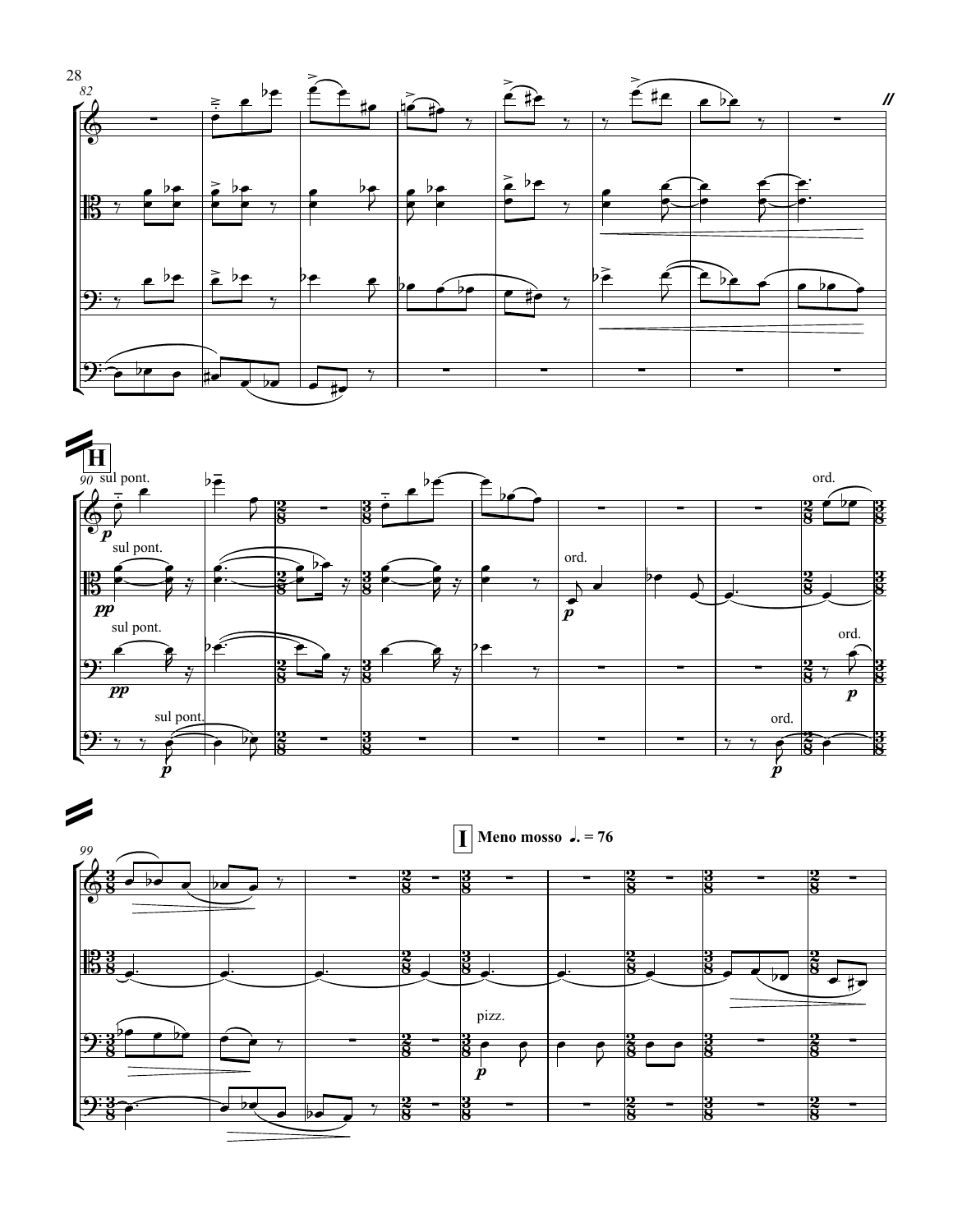![](_page_30_Figure_0.jpeg)

![](_page_30_Figure_1.jpeg)

![](_page_30_Figure_2.jpeg)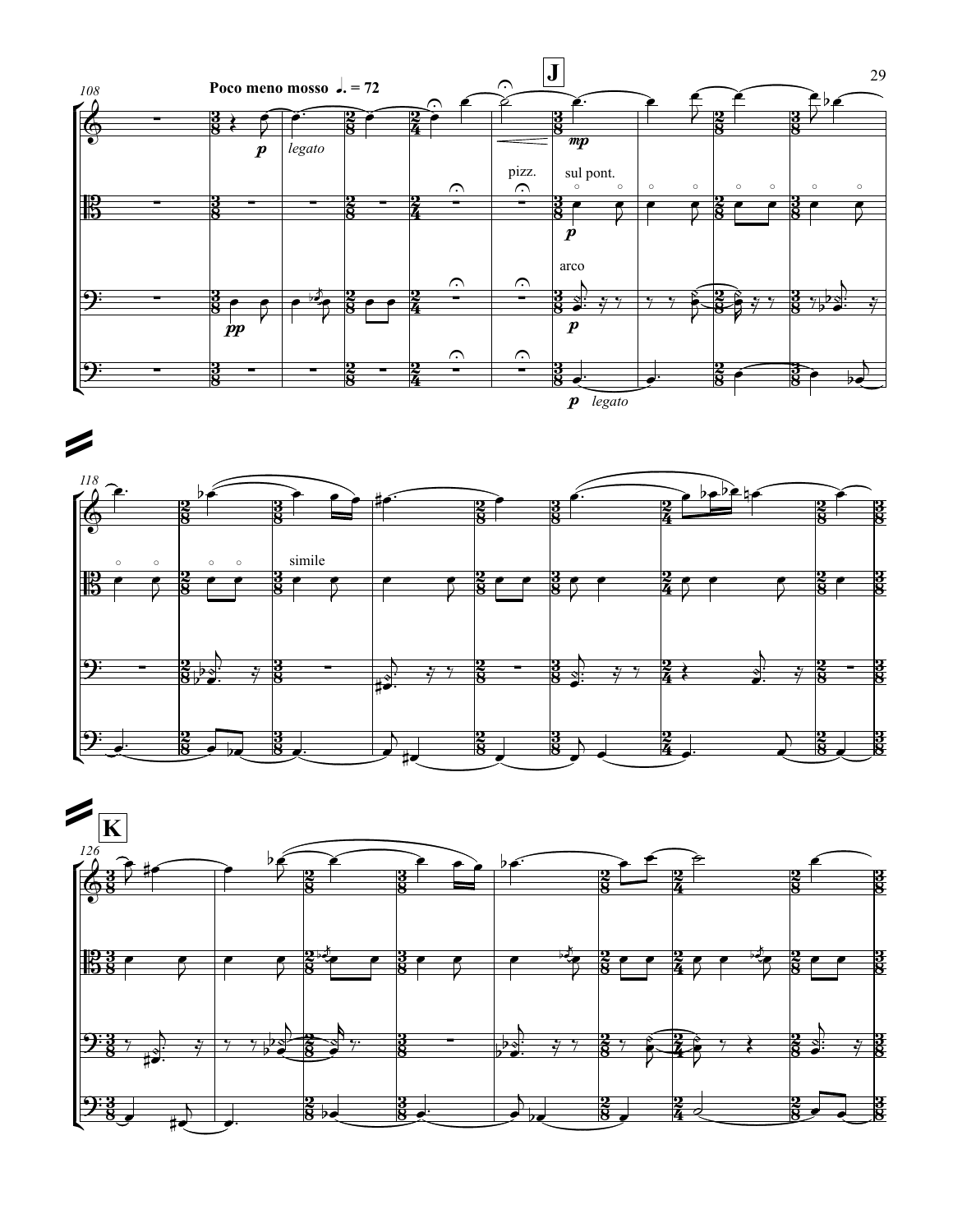![](_page_31_Figure_0.jpeg)

![](_page_31_Figure_1.jpeg)

![](_page_31_Figure_2.jpeg)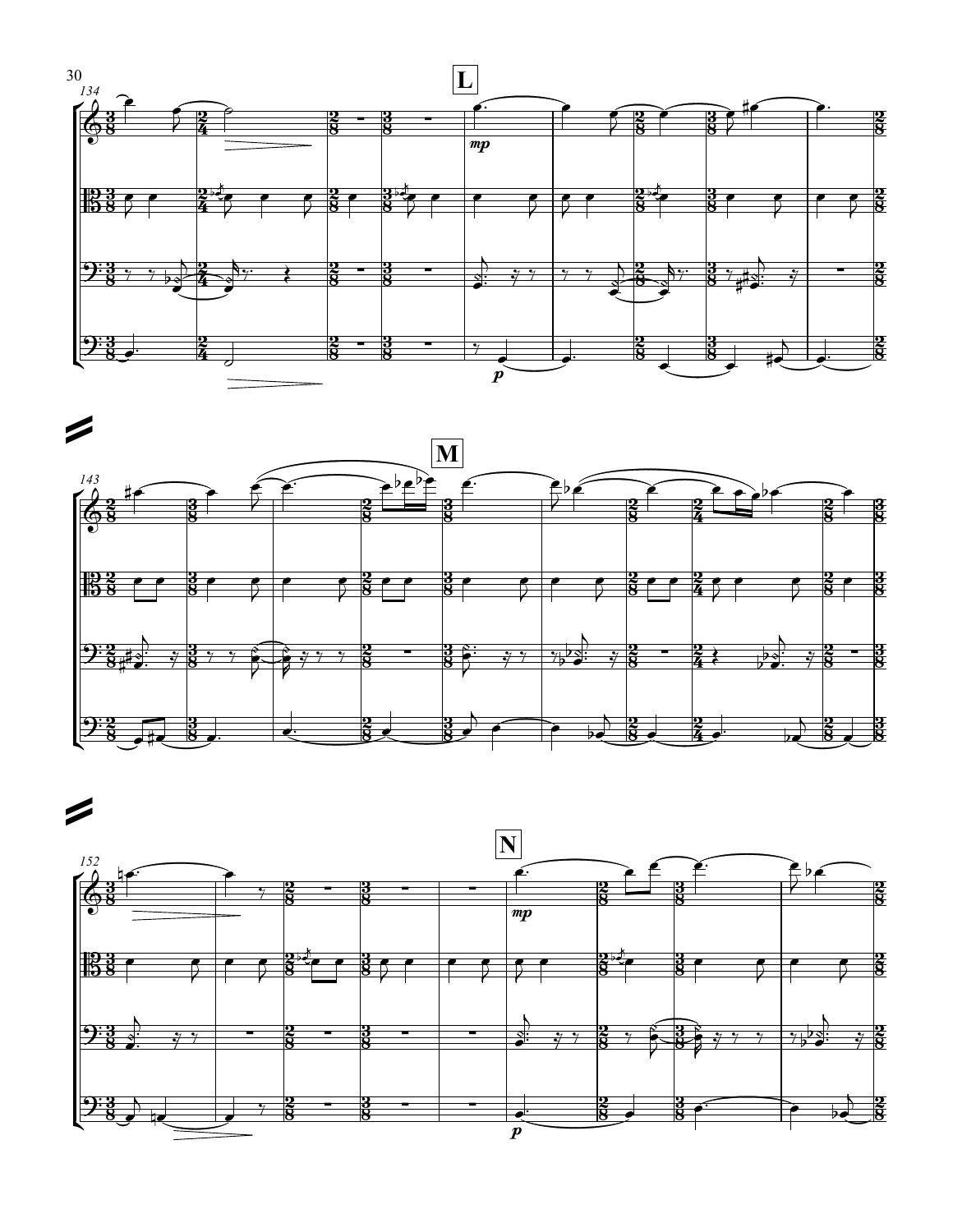![](_page_32_Figure_0.jpeg)

![](_page_32_Figure_1.jpeg)

![](_page_32_Figure_2.jpeg)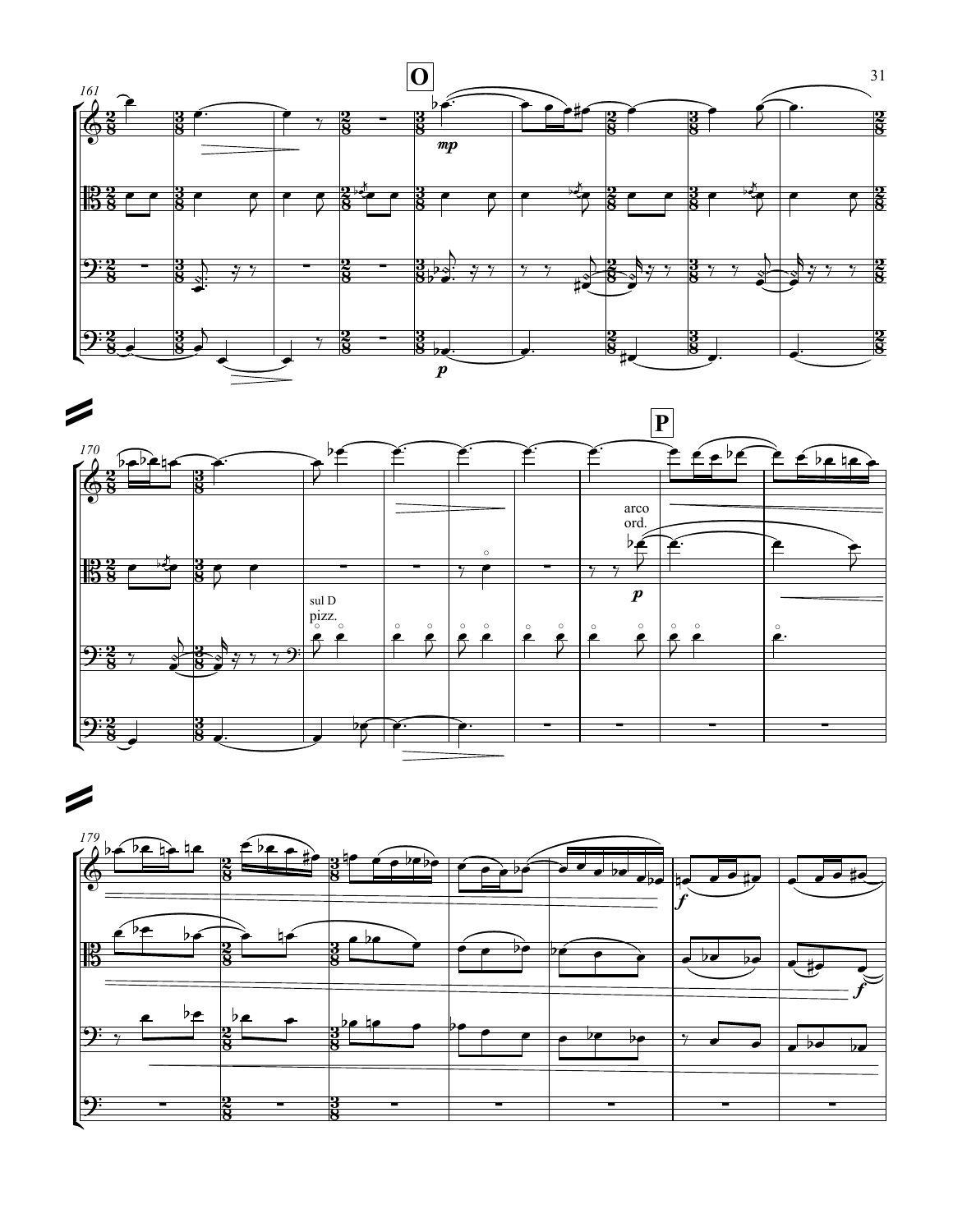![](_page_33_Figure_0.jpeg)

![](_page_33_Figure_1.jpeg)

![](_page_33_Figure_2.jpeg)

![](_page_33_Figure_3.jpeg)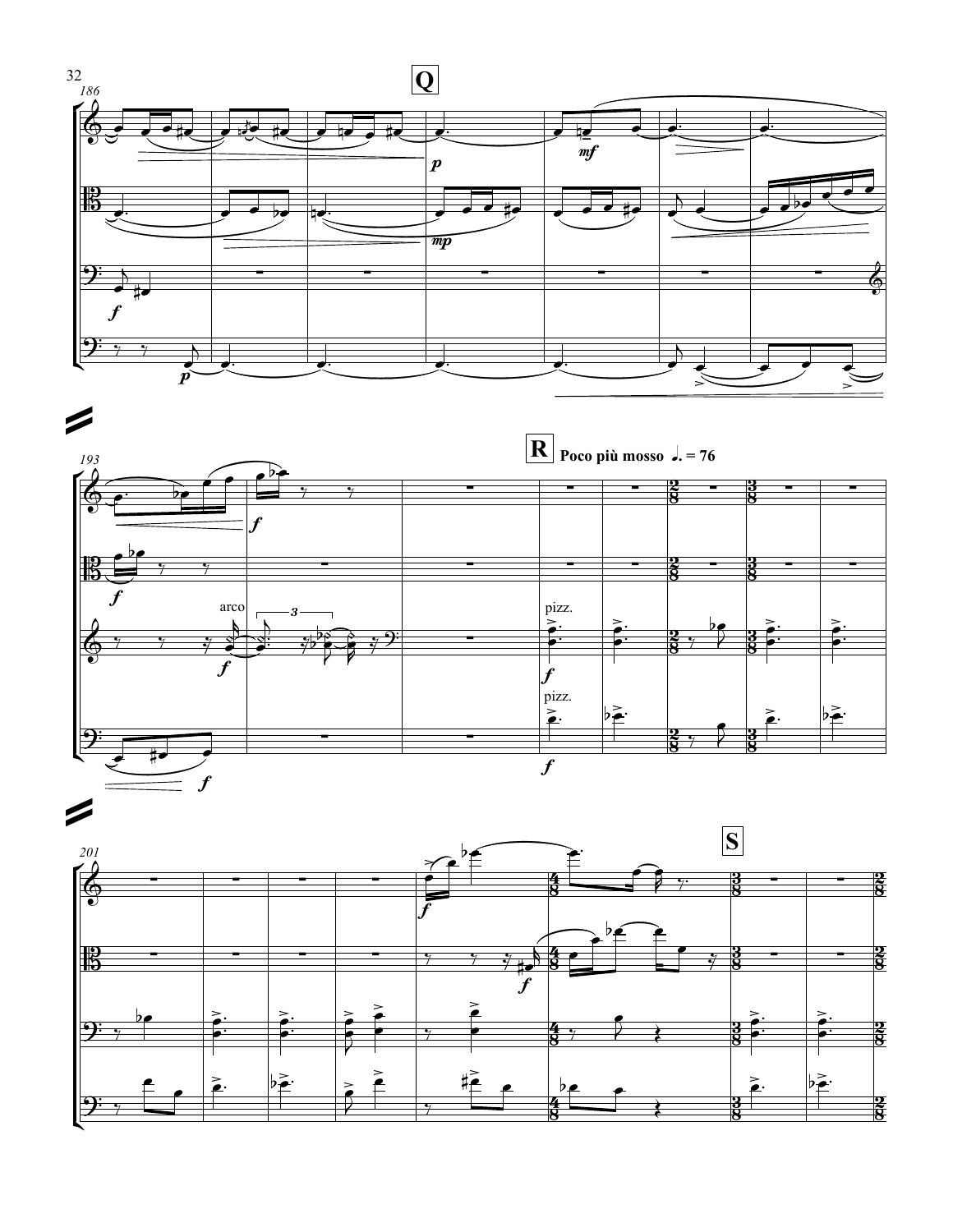![](_page_34_Figure_0.jpeg)

![](_page_34_Figure_1.jpeg)

![](_page_34_Figure_2.jpeg)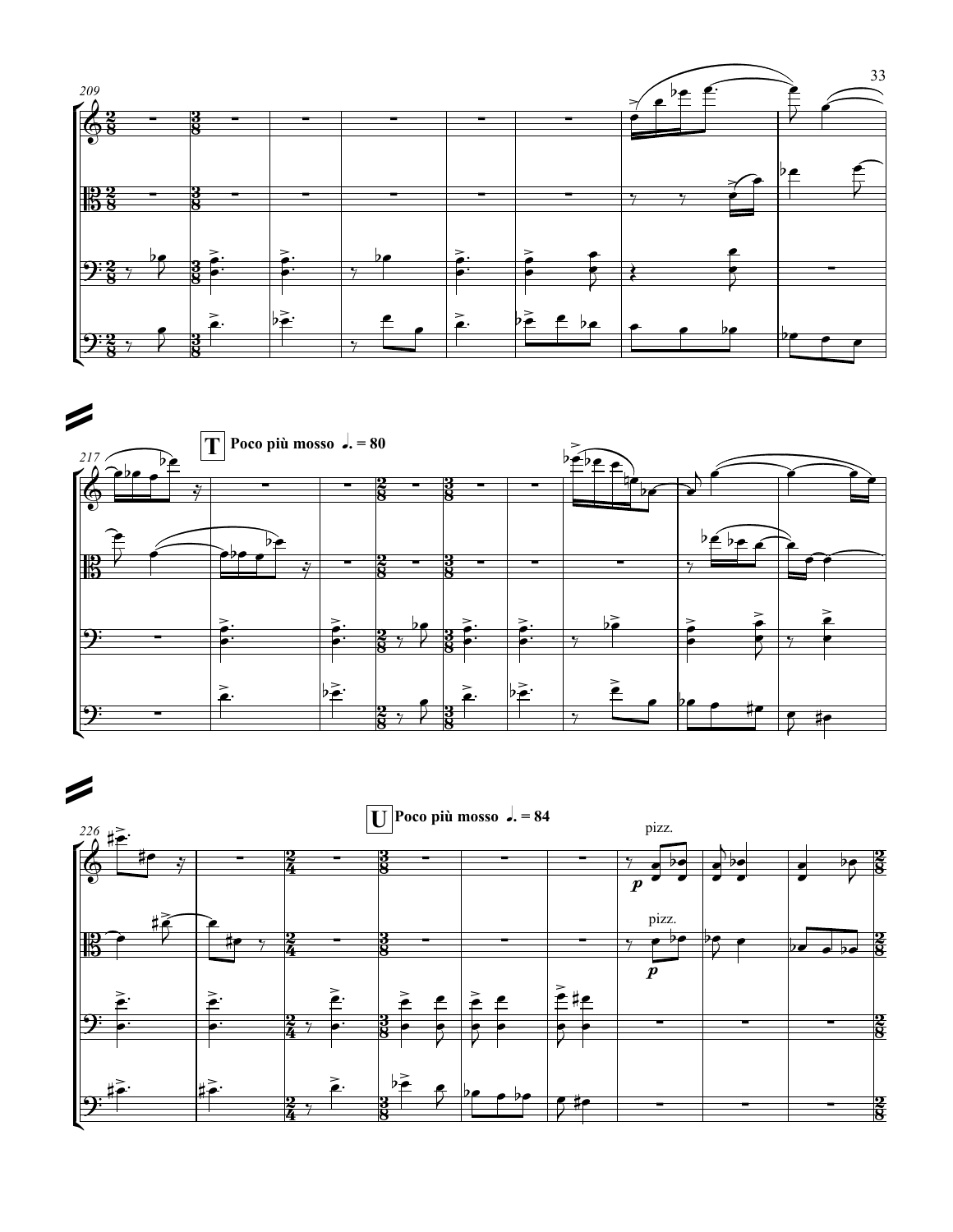![](_page_35_Figure_0.jpeg)

![](_page_35_Figure_1.jpeg)

![](_page_35_Figure_2.jpeg)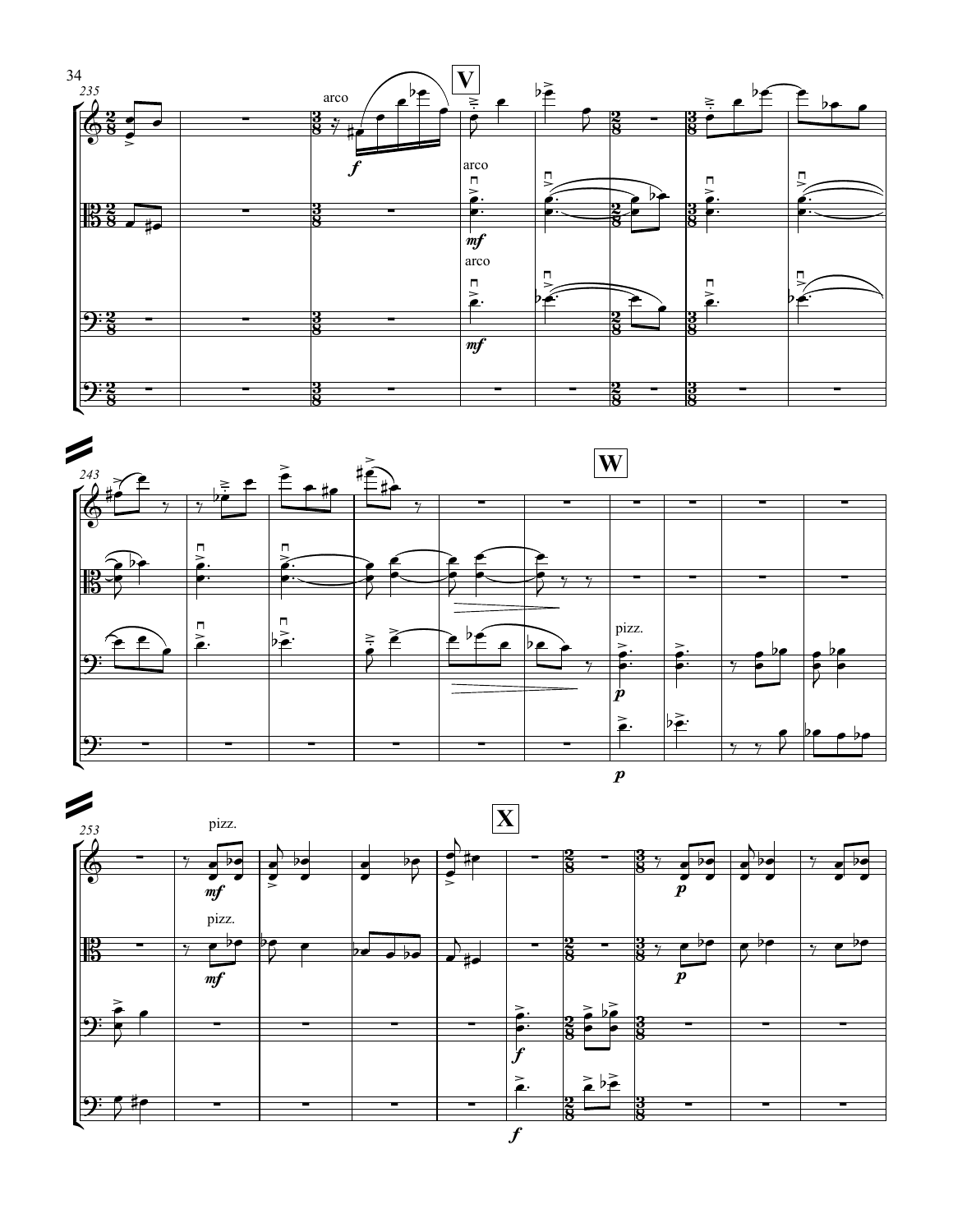![](_page_36_Figure_0.jpeg)

![](_page_36_Figure_1.jpeg)

![](_page_36_Figure_2.jpeg)